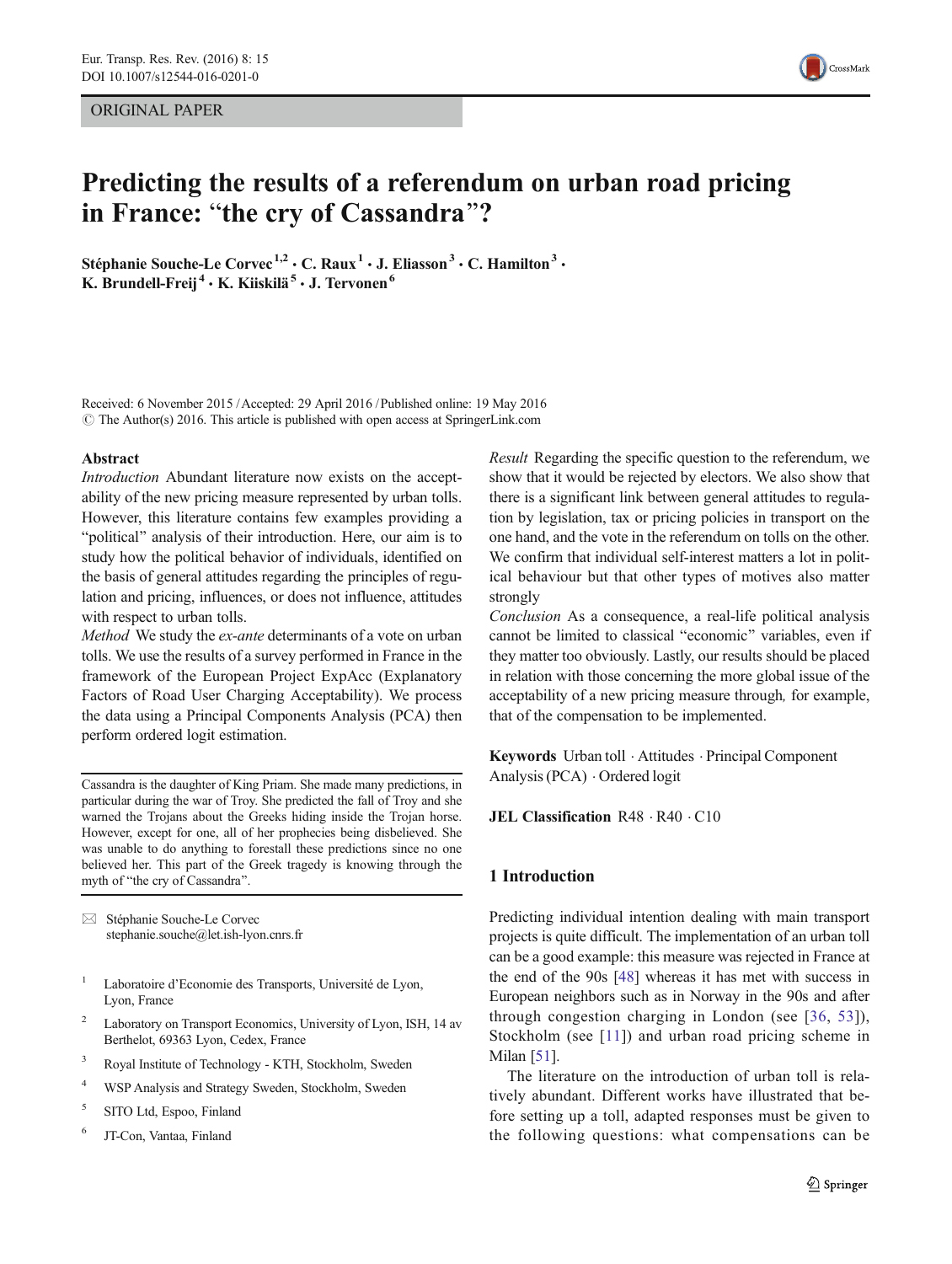offered to the "loser" users, especially if they are low wage earners, whether they are located outside the toll perimeter and who, most often, are captives to cars [[7,](#page-16-0) [14](#page-16-0), [19](#page-16-0), [22](#page-16-0), [48,](#page-17-0) [58](#page-17-0), [65\]](#page-17-0)? What quality and availability can be provided for modal alternatives [[1,](#page-16-0) [3,](#page-16-0) [13](#page-16-0), [30](#page-16-0), [35\]](#page-16-0)? Consequently, to what should the revenues generated from the toll be assigned [\[8](#page-16-0), [20](#page-16-0), [50,](#page-17-0) [57,](#page-17-0) [59](#page-17-0)]?

More recent and less abundant in this transport literature are papers that provide a more "political analysis" of the introduction of urban toll. This literature seeks to analyze what determines the votes of electors [[3,](#page-16-0) [6](#page-16-0), [9](#page-16-0), [17,](#page-16-0) [24](#page-16-0)–[29,](#page-16-0) [39](#page-16-0)], but without an *ex-ante* analysis and without really putting the data to the test, with the exception of Jaensirisak et al. [\[28,](#page-16-0) [29\]](#page-16-0), Gaunt et al. [\[17](#page-16-0)] and Harsman and Quigley [\[24](#page-16-0)] focusing only on the UK case study. A better understanding of intention change is a way of increasing transport policy effectiveness, as the cost of rejection can be important and sustained financially by society.

Our objective in this paper is to study how the political intention of individuals, identified on the basis of general attitudes to the principles of regulation and pricing, influences or does not influence their attitudes to urban tolls? Attitude is only one of the determinants of intention (with subjective norms and control perception and intention acts on behaviour [\[4](#page-16-0)]. To answer this previous question, we study the link between general attitudes to regulation and pricing and the vote of a referendum on urban tolls. We use the results of a survey performed in France in May 2011 ( $N \sim 1$  500) in the framework of the ExpAcc project  $[61]$  $[61]$ .<sup>1</sup> First, we use standard OLS estimation to obtain an overview of the relation between referendum and socio-economics variables. Providing new variables in a smaller number, a PCA (Principal Components Analysis) is then used to analyze general attitudes on regulation and pricing. Results from OLS estimation and PCA analysis are used to perform more in-depth relation between attitudes to pricing and intention to voting on the issue of urban tolls.

The results show that there is a significant link between general attitudes to regulation by legislation, tax or pricing policies in transport on the one hand, and the vote in the referendum on tolls on the other. Moreover, we confirm that individual self-interest matters a lot in political intention but that other types of attitudes also matter strongly.

The article is structured as follows. We first provide a review of the literature on urban tolls (Section 2), and then present the data and method of analysis (Section [3](#page-4-0)). We present our results and discuss them in the fourth part (Section [4\)](#page-8-0).

## 2 Literature review on urban tolls and vote

The purpose of this review is to identify the issues that are now subject to relative consensus on the introduction of an urban toll but also to take stock of works that provide a more political analysis. We can notice that road tolls are not strictly the same as road pricing reform, since tolls are typically route specific. Road pricing reform is more generic and is perceived often very differently and less coercive from cordon based or distance-based charging.

We briefly present the theoretical determinants of individual votes then a typology of urban tolls and a comparison of the impacts of urban tolls in the lights of their various effects on the determinants of votes.

# 2.1 Theoretical determinants of individual votes

Theoretical determinants explaining individual voting are widely covered by seminal results coming from social choice and public choice theories [\[37,](#page-16-0) [42](#page-16-0), [52\]](#page-17-0). The analysis of voting strategies distinguishes two decisional layers: should I vote (or not)? If I vote, what are (is) my choice motivation(s)?

# 2.1.1 The downs' Paradox: should I vote (or not)?

Downs [\[10](#page-16-0)] identifies the existence of an individual "sense of social responsibility" for the political system as a whole. People vote because they have been taught that voter participation is a necessary precondition for a well-functioning democracy. Hence, individuals develop a sense of responsibility and vote in order to sustain democracy. According to the "Downs' Paradox", the costs of voting can be higher than the benefits and this simple cost-benefit calculus leads to a poor electoral turnout. One of the explanation is the voter's cost–benefit calculus, which can represent a voter's concerns for the functioning of her polity, but also other intrinsic benefits provided by the act of voting itself, such as the warm glow of acting in a pro-social way. However, as compared to the probability of being "pivotal", the time resources I should engage could refrain myself from voting.

# 2.1.2 Expressive voting: ideological versus utilitarian principles

Expressive voting is not only able to explain why citizens vote, but also how they vote. If individuals decides to vote, literature shows that his choice will be based either on ideological (acting morally or against taxes) or utilitarian (selfinterest) principles, or a mix of both [[42](#page-16-0), [56\]](#page-17-0). Concerning those determinants, a clear distinction should be made between sociotropic votes (welfare effects of a measure on the society to which I belong, via the impact on the environment

<sup>&</sup>lt;sup>1</sup> ExpAcc - Explanatory Factors of Road Users Charging of Acceptability – in the framework of ERA-NET SURPRICE. Stockholm (Sweden) and Helsinki (Finland) were the two others cities studied in this project (for more details see [[23](#page-16-0)]).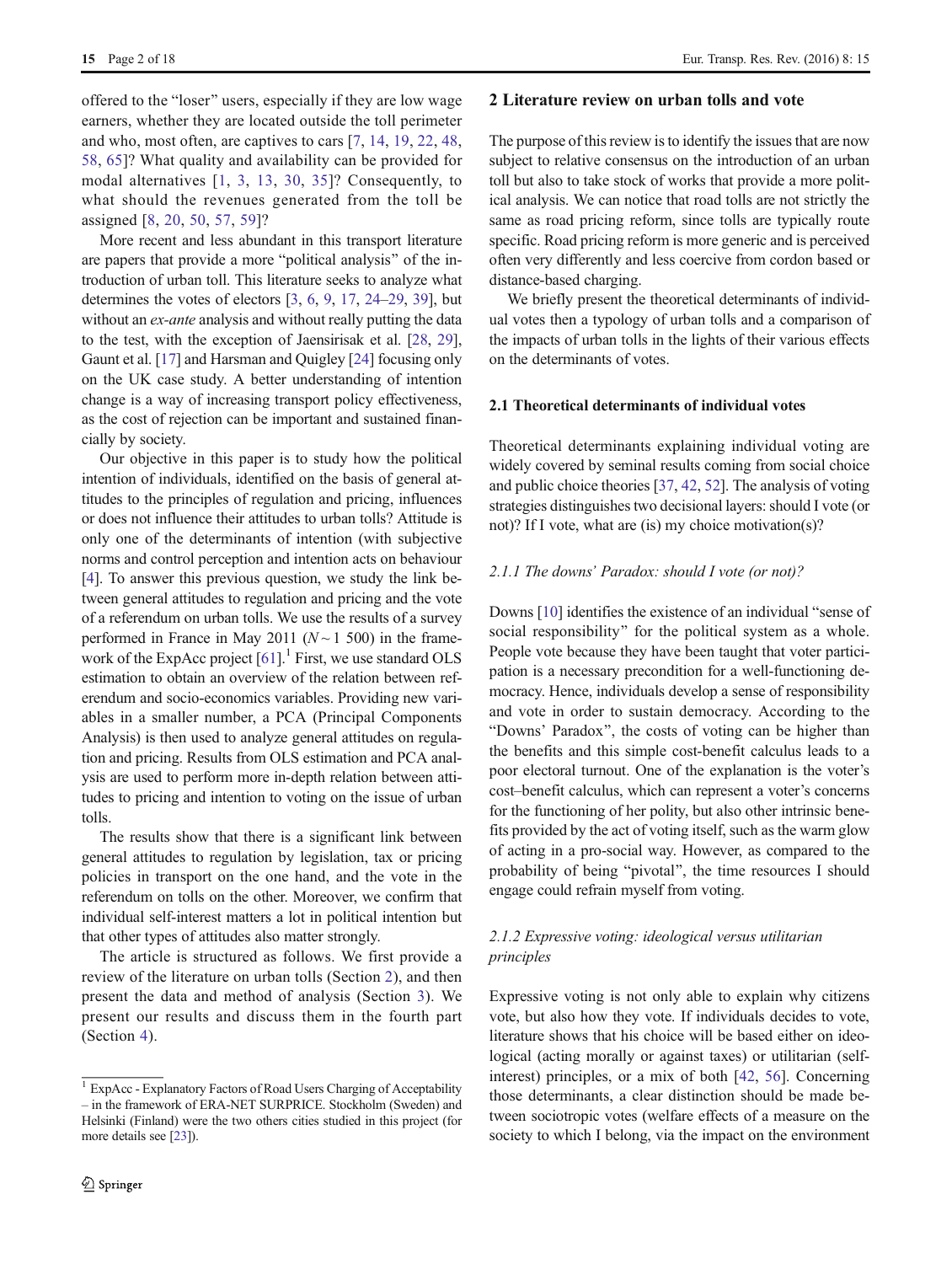for instance) and egotropic votes (welfare effects of a measure that I will support directly, via money loses).

# 2.2 Typology of urban tolls

Due to the relative consensus on the introduction of an urban toll, we propose a typology of this measure focusing on its main issues. Literature identifies the following main issues: loss for captive users (depending income level, value of time, residential location, and modal alternative) and choice of revenues earmarking.

#### 2.2.1 Captive users

Due to the time the issue has existed (1970s) and the growing number of successful toll projects, the issues linked to the introduction of urban toll are subject to several studies.<sup>2</sup> It penalizes some individuals who form a group of losers that require identifying and more or less compensating, in particular when they are captive users. They are considered as captive car users if they can't use modal alternative because of its unavailability or weak availability in particular in terms of schedules, accessibility (time to access to), and travel time. Captive users are more often localized on the outskirts. This need of compensation situates at the heart of the debate the question of how the revenues of the toll systems are assigned.

Following the works started by Richardson [\[49](#page-17-0)], many authors have established that the urban toll is a regressive pricing measure [[7](#page-16-0), [19](#page-16-0), [22,](#page-16-0) [48](#page-17-0), [58](#page-17-0)]. It is regressive because is penalized both the captive users previously described and the disadvantage individuals in terms of income. Sometimes, captive users are also disadvantage individuals. This effect of tolls on low income sections of the population has been the subject of empirical investigations in many cases. Applied to the Bay of San Francisco, Small [\[58](#page-17-0)] showed that without compensation, low income groups lost more than the middle income groups whereas high income groups were better off. Although incomes were redistributed on the basis of equality per capita, all the groups profited but the low income group profited the most. In the case of the East–west section of the urban boulevard of Lyon, France, Raux and Souche [[48\]](#page-17-0) showed how a specific measure to reduce parallel lanes led to the quasi-obligation to pay a toll for the new infrastructure. The improvement of the service rendered, through time savings on the new infrastructure and the transfer of part of the traffic from other links in the conurbation, was not enough to offset the quasi-absence of freedom of choice. Combined with a high toll price, it also had a negative effect on the most disadvantaged users (low income category).

However, Karlström and Franklin [\[16](#page-16-0)] conclude that middle income groups suffer the most when low income class don't drive so much. This result is in line with van den Berg and Verhoef [[65\]](#page-17-0). They underline the need to link the issue of time value to that of delays. In the case of a congestion toll, they show that although the drivers whose time is of the lowest value suffer a loss, this loss is even greater for car drivers who combine an intermediate value of schedule delays and the lowest time value for this schedule delays value.

In the case of Stockholm, Eliasson and Mattsson [[14](#page-16-0)] showed that car drivers who lived outside the conurbation and those who lived in the center would be affected by the introduction of the toll. Emmerink et al. [[15\]](#page-16-0) had already demonstrated that urban tolls increase the cost of residences located outside and at the periphery of conurbation and, for certain categories of income, they limit this choice of location beyond the periphery. The impact of the toll is greater for both with low income and weak capacity to adapt. This capacity is further reduced if they travel for work.

This impact of tolling on captive users underlines the necessary discussion on the zones concerned. In particular, the performance of cordon scheme is critically dependent on the cordon location. However, showing that charging points selected by even a simple analytical procedure can achieve economic benefit from around 50 % higher than predefined cordons, May et al. [\[40\]](#page-16-0) demonstrate the key role of the local transport system and urban planning.

#### 2.2.2 Revenues earmarking

Thus many works underlined the importance of the issue of assigning the revenues of urban tolls that could be used to compensate certain categories of people. Reasoning in terms of partial or general equilibrium leads to differences of conclusion about whether the revenues should remain assigned to the transport sector [\[57](#page-17-0), [59](#page-17-0)] or be allocated to improve certain types of social aid or reduce taxes [[8](#page-16-0), [20,](#page-16-0) [50](#page-17-0)]. Focusing on the optimal level for public decision making, King et al. [\[33\]](#page-16-0), Proost and Sen [\[46\]](#page-17-0) demonstrate that in the case of an urban toll, city should decide on the assignment of the revenues generated from it. Furthermore, city holds the optimal level of decision. The main reason for this, is that it is easier to reach consensus in a city than in a region where interests are less homogenous. Assigning toll revenues to public transport is the key factor of success for this measure. Armelius and Hultkrantz [[3\]](#page-16-0) pointed out that the number of winners increases considerably when the quality of public transport is improved at the same time as the toll is implemented. This improvement benefits both those that transfer from private car to public transport and those on the outskirts who already use public transport. Jansson [\[30](#page-16-0)] compared the methods and results obtained by different costbenefit assessments performed on the tolls of London and

 $2$ An efficient tariff measure (expressed in terms of time-saving) in the hypothesis that a congestion problem exists.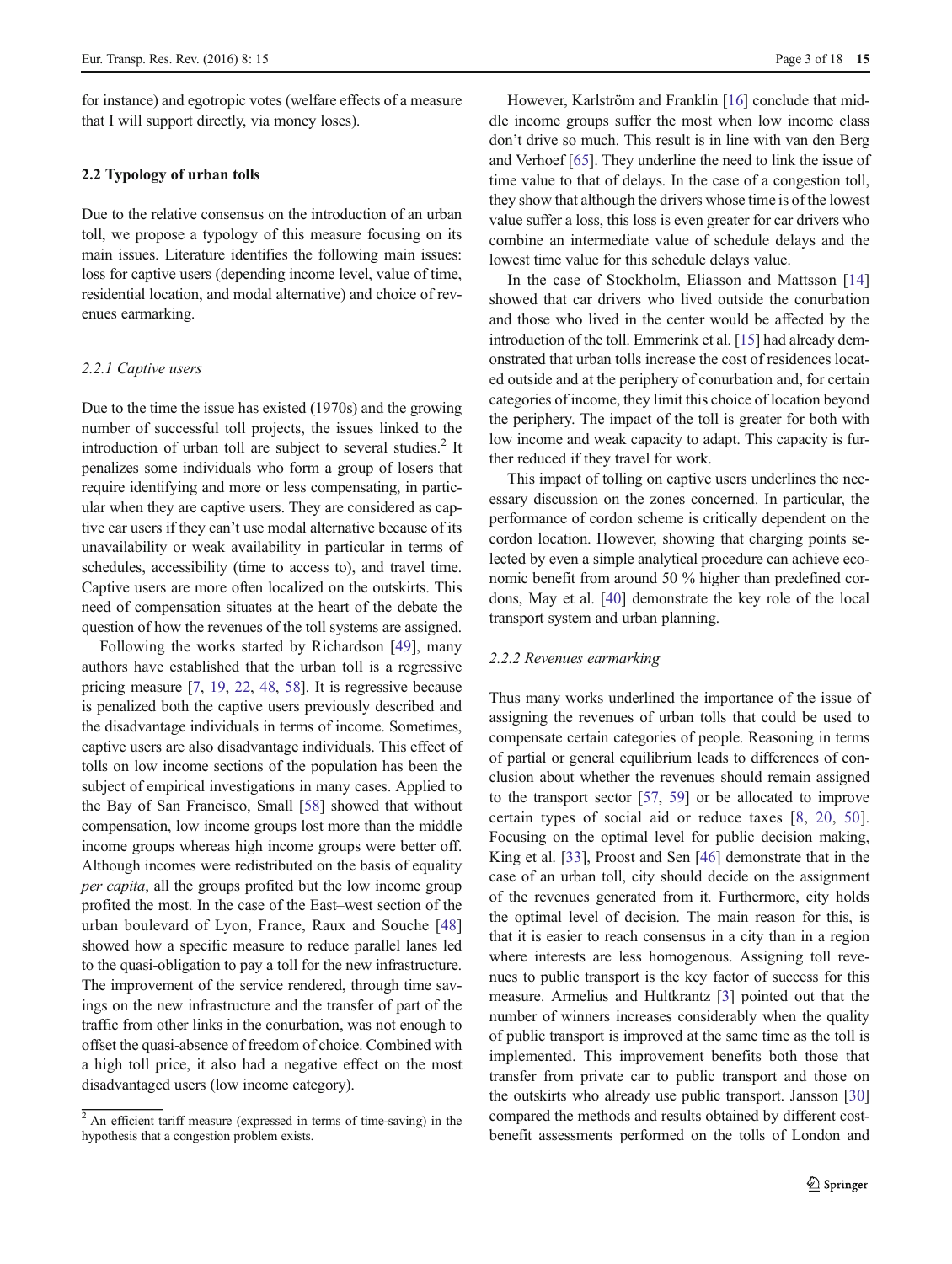Stockholm and concluded that high quality public transport was vital to ensure the success of the toll. However, although the quality of public transport is essential to ensure that users opt for modal transfer, it does not reduce congestion alone [[13\]](#page-16-0). Kottenhoff and Freij [\[35\]](#page-16-0) observed that Stockholm's public transport system was already quite satisfactory before the toll was introduced. They showed that the installation of direct (faster) bus lines at the same time as the toll, attracted new public transport users coming from car. Furthermore, this additional capacity induces reduction of the in-bus congestion. Finally, Ahn [[1\]](#page-16-0) pointed out that the more an infrastructure is congested and the more measures are taken in favor of buses, the more individual wellbeing can be improved.

# 2.3 Determinants of votes in the case of urban tolls

As indicated, a first step of voting strategies is to know if individuals should vote (or not). In a second step, if individual decides to vote, his choice will be based either on ideological (against taxation in general) or utilitarian (self-interest) principles, or a mix of both. These determinants of voting are active in the case of urban tolls.

# 2.3.1 Voting or not?

According to Downs' Paradox a simple cost-benefit calculus leads to a poor electoral turnout. For the charging scheme of Edinburgh, Hencher and Li (2013) notice a turnout of nearly 62 % of Edinburgh residents who vote in a referendum on the implementation of a City centre cordon. The charging scheme was rejected by nearly 75 % of the voters [[17](#page-16-0)]. A frequently observed phenomenon on urban toll is that just before a scheme is implemented, support drops to an all times low. This is a consistent pattern described for Stockholm by Winslott-Hiseliuset et al. (2009), for Norwegian cities by Odeck and Brathen [\[44](#page-16-0)] and Odeck and Kjerkreit [[45\]](#page-17-0), and for London by TfL [[63\]](#page-17-0). In Manchester, a two-cordon congestion charging scheme was proposed and tested with a local referendum. The level of turnout is more than 50 % (53,2 %) and the scheme was rejected by 79 % of voters.

On the other side are cities in favour of urban toll. In September 2006, the city of Stockholm organised a referendum on its trial congestion charging. The voting percentage is quite important with 76,4 % but the referendum was coupled with the general election. Referendum results give a small majority in favour of keeping the charges: 51.3 % for (243, 055 voters) and 45.5 % against (215,731 voters), with 2 % blank ballots (9535 voters) and 1.2 % invalid ballots (5825) [\[13,](#page-16-0) [62\]](#page-17-0). In June 2011, a referendum was organised in Milan where 80 % of voters supporting a replacement of EcoPass with an extended congestion charging scheme. Even if it was coupled with 4 others referendums, only 49 % of the eligible voters casted their vote. As notice by Henscher and Li (2013) a major reason for Milan's success is that the new congestion charging (Area C) is much simpler compared to its predecessor (EcoPass). Both examples of Stockholm and Milan show that simplicity and effectiveness of the scheme system are a condition to reduce uncertainty and then increase of voters' support.

#### 2.3.2 Ideological determinants of voting

Concerning ideological determinants of voting, literature identifies three main components: trust in government, political affiliation, and distributive concerns.

A reason to oppose congestion pricing is distrust in the stated reasons for its introduction or the use of the proceedings from it (for example see [\[32](#page-16-0)]). Even if one understands the economic rationale behind the policy, it is still possible to also disbelieve that the particular politicians in place to introduce and manage such a system will do it properly, and stick to the promises of revenue hypothecation made. And perhaps more importantly, even if one believes that politicians will do as promised, one may still be of the opinion that it is principally wrong for the government to get involved in a particular policy. One may call the former a pragmatic kind of libertarianism and the latter an ideological kind. Regardless of which, they are both associated with a low level of trust in government.

Political affiliation, political left and right, is one of the ideological determinants of voting and often depending of fairness ideology background. If even political organization is different between countries, in London or Stockholm, congestion pricing has been suggested by the political left, and opposed by the right. On the political left, vertical equity (concern for the underprivileged see [\[48](#page-17-0)]) is a cornerstone of the ideology. Left leaning politicians who suggest introducing congestion pricing can then perhaps be assumed to subscribe to the notion that, at least in Europe, the net effect of the policy is progressive. On the other end of the political spectrum there is a traditional orientation toward horizontal equity (concern for the principles of allocation of resources and responsibility user pays principle- or - polluter pays principle-) stressing that costs should be born to a larger extent by the users. This would indicate that the political right should be supporting congestion pricing, as user fees ensure that each person pull a larger share of her own weight. It cannot be denied that the findings related to fairness fit the political landscape poorly. This pertaining to trust in the government, which also aligns well with the left-right scale, work well to explain attitude to congestion pricing. Moreover, as we explain further, the environment problematic have strong explanatory power, and with green parties often ending up left-of-centre, this too offers a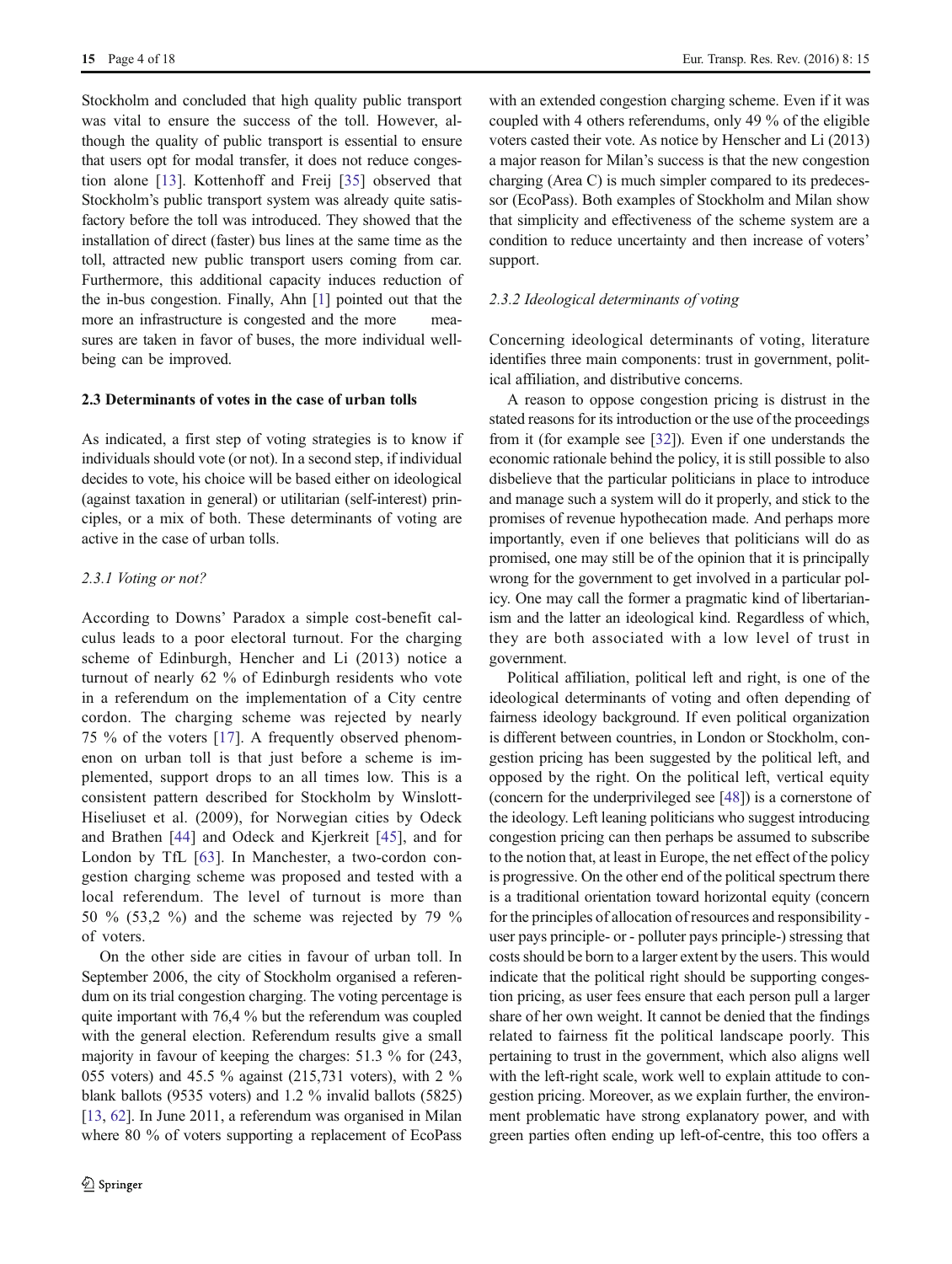<span id="page-4-0"></span>fitting explanation. Thus it appears that in the case of this particular policy, and the political debate in many European cities, it is the attitude to the role of government and to the environment, rather than the fairness of certain allocation principles, that has guided the political parties in their opinion forming.

### 2.3.3 Self-interest determinants of voting

Another part of the literature shows voting on urban toll can be determined by self-interest [[3,](#page-16-0) [5,](#page-16-0) [54](#page-17-0), [55](#page-17-0)]. However a clear distinction should be made between sociotropic (welfare effects of the toll on the society to which I belong, via the impact on the environment for instance) and egotropic votes (welfare effects of the toll that I will support directly, via time savings, money loses or benefit from revenue recycling). The amount of money to be paid has a negative influence on the attitude toward the system while urban toll green image has a positive one.

Eliasson and Jonsson [\[12](#page-16-0)] show the impact of the environmental concerns as a determinant of attitudes towards congestion pricing in Stockholm. The green self-image of the measure motivates a vote in favor of the scheme. Jaensirisak et al. [\[29\]](#page-16-0) found also that an ability to achieve substantial environmental improvements was more important for acceptability than the scheme's perceived ability to deliver concerning congestion relief. Earmarking toll revenues to public transport is also an argument for the urban tolls [\[3](#page-16-0), [39\]](#page-16-0). The number of electors against the measure fell considerably when the toll revenues were assigned to public transport [\[9](#page-16-0)].

Jones [\[31](#page-16-0)] and Allen et al. [\[2](#page-16-0)] have argued that uncertainty over its effectiveness is an important reason for the rejection of congestion charging. More recently on Edinburgh and Manchester cases studies, Hensher and Li [\[27](#page-16-0)] confirm that uncertainty associated with the effectiveness of congestion charging influence a vote against this pricing measure. Gaunt et al. [\[17\]](#page-16-0) show a massive refusal coming from carusers and owners both because they have to pay and because they are not convinced by this measure in reducing congestion and improving public transport. This lack of effectiveness was itself linked to the difficulty for the respondents to clearly understand the toll scheme. This point is useful to understand that familiarity to congestion charging and its effectiveness breeds acceptability.

Jaensirisak et al. [[28\]](#page-16-0) examine both sociotropic and ergotic votes on Leeds and London case studies. Results show acceptability is influenced by selfish and social perspectives. They also identify factors influencing selfish and social perspectives. They showed that the toll was more acceptable to noncar users and younger persons, who perceive pollution and congestion as serious problems, consider that the present situation is unacceptable and judge tolls to be an efficient measure (time-saving). In contrast, bus users and those who perceive pollution problems as very serious in their city are more concerned with benefits to society as a whole than benefits to themselves. They also show a difference according to city as the inhabitants of London were more ready to pay than those of Leeds.

Gaunt et al. [\[17\]](#page-16-0) and Harsman and Quigley [[24\]](#page-16-0) analyzed ex-post the results of a referendum on the urban toll in Edinburgh, where it was not introduced, and in Stockholm where it was. Harsman and Quigley [[24](#page-16-0)] find that timesaving and increased costs were decisive factors influencing voting intention. In the calculation behind their voting, the respondent trade-off between the time saved by the toll and the additional cost linked to paying it. Furthermore, they show a strong link in voting orientations between political and self-interest motivations, for example between distributive concerns and political affiliation.

This literature review makes it possible to formulate some assumptions that will be tested empirically, in particular: to what extent is a referendum on urban toll reject or not? What are the self-determinants of vote (environmental concerns, toll road efficiency, socio-economics factors)?

## 3 Data and method of analysis

We first present the data used and then the analysis method.

# 3.1 The data

## 3.1.1 The survey

We performed a survey in Lyon during the second half of May 2011. At that date, Lyon Metropolitan Area (Great Lyon), France's second largest city with a city population of 481.000 of inhabitants and a metro area with 2.1 million of inhabitants. The share of population driving daily is 47 % and the share of population with access to at least one car is 77 % (official statistics<sup>3</sup>). Lyon is not a particular city in terms of transport pricing in France. Drivers have to pay excise taxes on oil (nationally fixed), on car purchase (depending on vehicle axle), for getting a driving license (the same for everyone) and to park their car in some dense areas (with a discount rate for handicapped). Each day, 570 000 cars enter through Lyon-Villeurbanne area and 322 000 cars circulate inside this area. Then because of the congestion, the following regulation principle "first come, first served" is used as a reference for private cars.

The sample chosen  $(N \sim 1, 500)$  was based on quotas controlled by telephone. It was designed to meet predetermined quotas for, among other things, age and gender, thereby

<sup>&</sup>lt;sup>3</sup> Official statistics: modal share of trips, based on Household Travel Survey 2006 (one day of survey, only from Monday to Friday).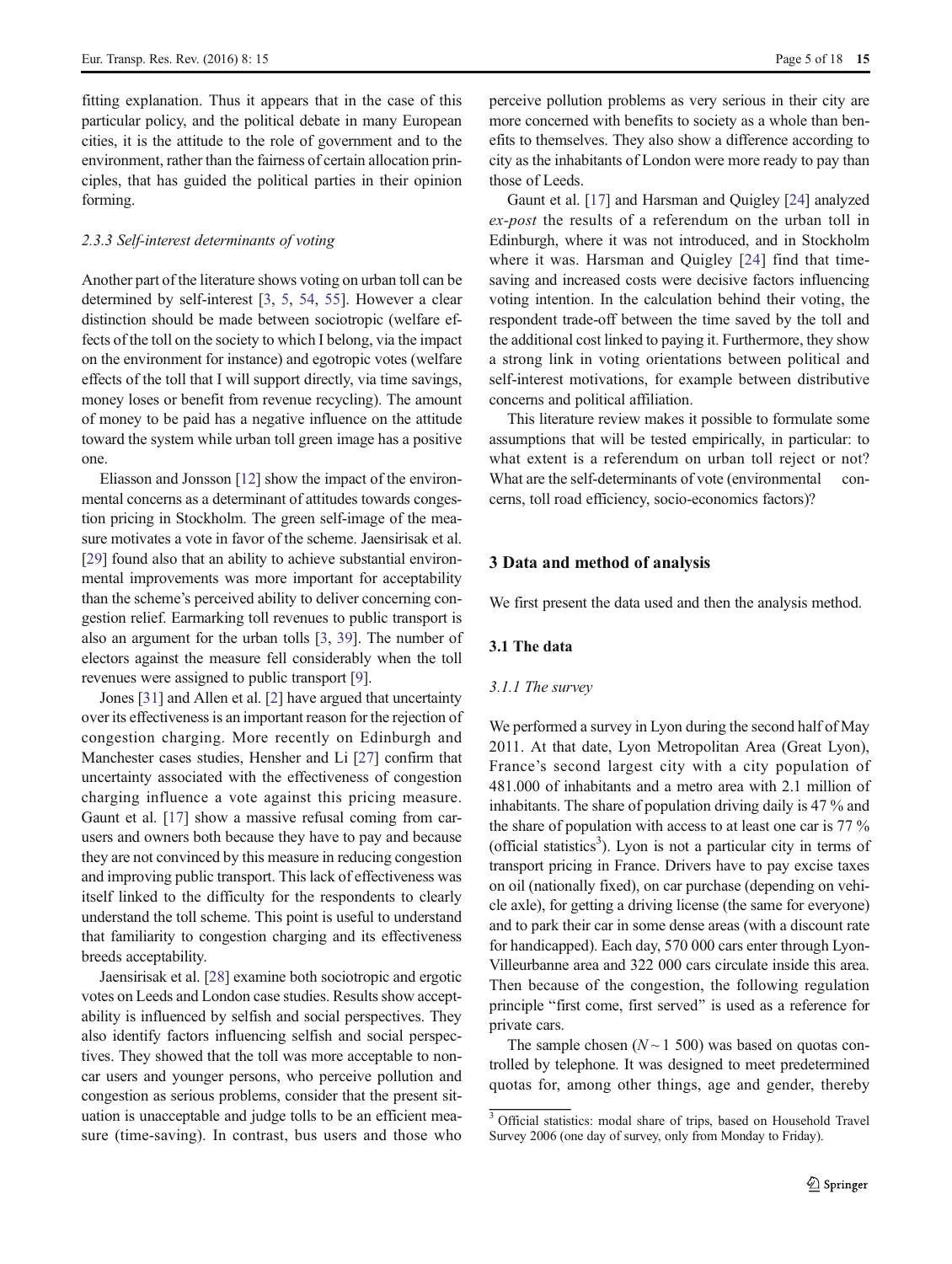managing the response bias already at the collection stage. In order to ensure a sufficient share of respondents perceiving the survey as relevant, a deliberate bias was also introduced, by oversampling frequent car users and people living inside the hypothetical charging zone, to higher shares than would have been the case in a randomized sample of the population of Lyon. These quotas are representative of Greater Lyon (see Lyon Household Travel Survey, 2006), apart from the zone of residence (50 % lived in the toll zone – 41 % for the observed population - and 50 % outside but within a radius of 15 km from the city center - 59 % for the observed population) and the transport mode (2/3 were car drivers, i.e. 1 000 persons – 47.4 % for the observed population) (see map in Appendix [1\)](#page-0-0). Specific quotas for the zone of residence and the transport mode are used to collect enough information on categories with a suspected high level of rejection (see Emmerink et al. [\[15\]](#page-16-0), Eliasson and Mattson [[17\]](#page-16-0)).

The survey was carried out using a questionnaire administered in France by telephone by the company Enov Research. A total of 10,241 calls were initiated, out of which 53 % picked up to answer. Out of those answering, 37 % agreed to start answering questions after having been introduced to the purpose of the call. Then, as the interview went along, some calls were prematurely terminated, either on request by the respondent, or when the caller system detected that some answer placed the respondent outside one of the predetermine quotas. When 1500 calls had led to a complete survey being answered and all quotas met, the calling was completed.

# 3.1.2 The questionnaire<sup>4</sup>

The questionnaire was elaborated by all the partners of the Expacc project and carried out in all of the three cities, with some minor local variations. The questionnaire comprises a first part on general attitudes to the principle of regulation, taxation and pricing for transport. The general part included assertions on traffic, transport and pricing. The respondent had to indicate the extent to which they agreed with these assertions by answering according to a scale from 1 (absolutely disagree) to 7 (absolutely agree). They could also express the desire not to answer (NA: No Answer) (see Table [1](#page-6-0)).

Another part of the questionnaire was focused on attitudes to the introduction of an urban toll (see Table [2](#page-6-0)) and to a specific cordon charging experiment (see Table [3\)](#page-7-0). For the part relating to the urban toll scenario, we test a cordon charging of 3 Euro a day to enter and circulate within the city center. The assertion was introduced as follows: "One of the ideas studied to reduce car traffic would be to introduce cordon charging around the city, which would entail charging all cars, vans and motorized two-wheeled vehicles that enter and circulate within the city. In Lyon, the zone applicable to the toll would include the central districts of Lyon and Villeurbanne (see the map attached). The principle would be that all car drivers entering or circulating inside this zone would pay a flat rate of 3 Euro a day, or 50 Euro a month, 24/7". Following the literature presented at the beginning of the present paper, questions test the effectiveness of the congestion charging scheme, the presence of a modal alternative, and the distinct impact linked to the level of captivity of the user.

Lastly, we asked the respondent to tell us how they could vote if a referendum was held on the introduction of this toll (If there was a referendum on the introduction on this urban toll, how do you vote? Certainly yes, probably yes, probably no, certainly no or No Answer).

The last part of the questionnaire collected sociodemographic data on the respondents (see Table [4](#page-7-0)).

Furthermore, we must point out some limitations, in our dataset. Firstly, and because it is both difficult to obtain and quite distinct between France, Sweden and Finland (for example conservative party in France is quite different from conservative party in Sweden), in our questionnaire we do not include question about individuals' political habits (do you vote in general? Do you agree with the current local/regional/national action?). Secondly, in particular because we didn't want both to increase time to answer the questionnaire and its complexity, we do not present modal alternatives with real-time information data (location, availability, and price).

## 3.2 The analysis method

After an overview on general attitudes on pricing based on a standard analysis, our analysis method comprises two steps which need further explanation: in the first step a Principal Components Analysis (PCA) and in the second steps, ordered logit estimation using results coming from the previous steps.

#### 3.2.1 Principal Components Analysis (PCA)

In the case of a survey in which several questions are asked, the Principal Components Analysis (PCA) can be used to group the answers [\[43](#page-16-0), [66\]](#page-17-0). It describes the structure of the correlations between the variables, in our case the 14 questions asked in the general part of the questionnaire, by providing a smaller number of independent linear combinations [[18\]](#page-16-0). This makes it possible to create a new variable that can be substituted for each of the variables of the sub-groups identified without losing much information.

With 14 items, we haven't large data sets. However PCA method can produce interesting results in a first step. As Golob and Recker [\[18\]](#page-16-0) write:"It is used to reduce the dimen-<sup>4</sup> The full questionnaire can be obtained from the authors. Sionality of the data by accounting for redundancy among sets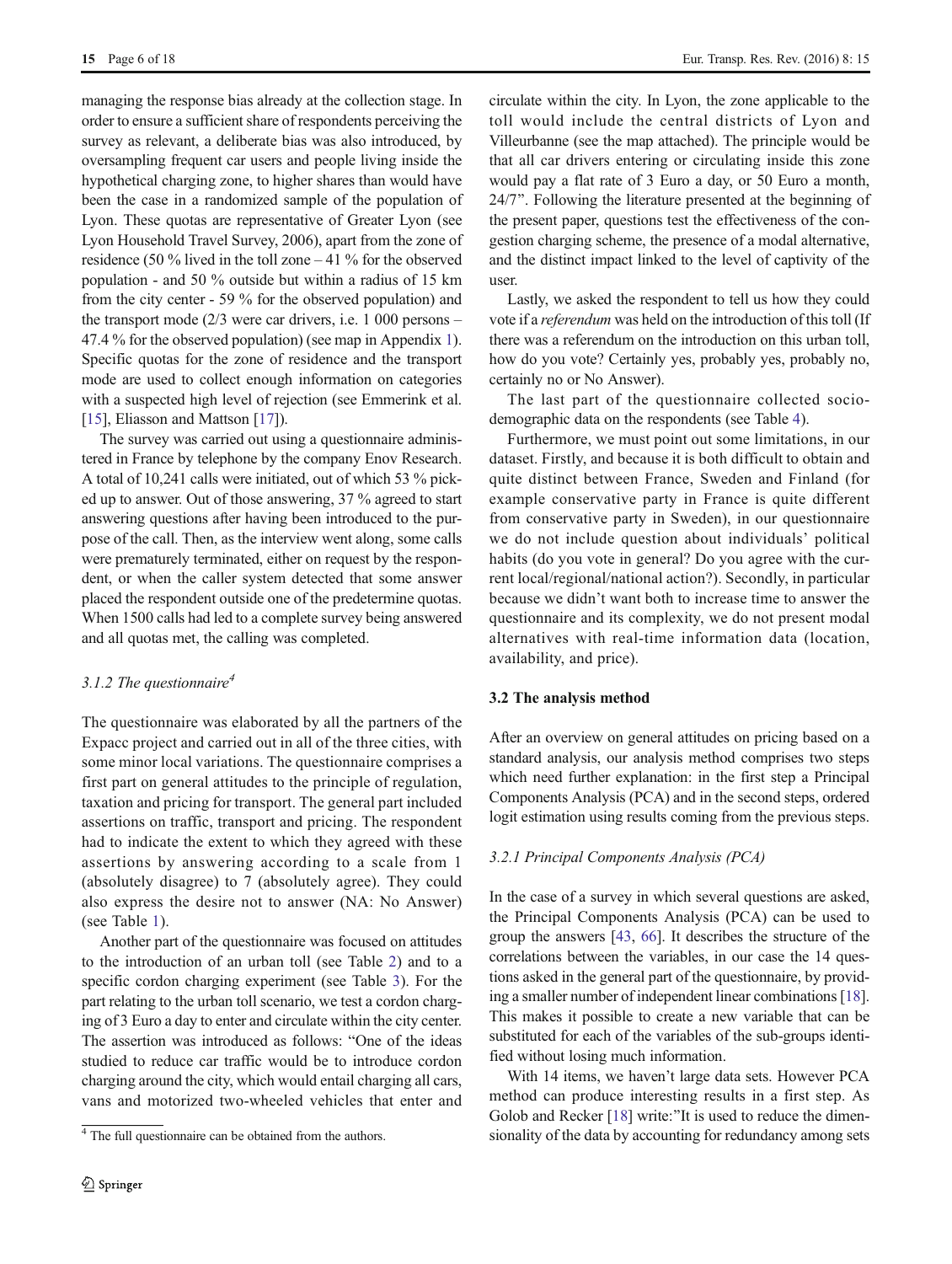# <span id="page-6-0"></span>Table 1 Questions on general attitudes

|                                                                                                                                          | <b>Numbers</b> |                                        |     |    |                     |   |         |                                  |
|------------------------------------------------------------------------------------------------------------------------------------------|----------------|----------------------------------------|-----|----|---------------------|---|---------|----------------------------------|
|                                                                                                                                          |                | NA (no answer) 1 absolutely disagree 2 |     | 3  | 4                   | 5 | 6       | 7 absolutely agree               |
| It is reasonable that flight tickets cost more for peak hours<br>and days in comparison to other times - flightph-                       | 30             | 406 $(27.1\%)$                         | 183 |    | 172 169 225         |   | 139 176 |                                  |
| It is reasonable that air traffic is subject to a special<br>environmental tax - flighttax-                                              | 35             | 158                                    | 76  |    |                     |   |         | 101 149 245 266 470 (31.7 %)     |
| It is reasonable that Lyon Public Transport offers reduced<br>fares outside peak hours - ptoph-                                          | 16             | 228                                    | 102 |    |                     |   |         | 120 133 245 220 436 (29.1 %)     |
| It is reasonable that the noisiest cars and two-wheeled<br>vehicles are subject to a special tax on noise - cartaxnoise                  | 5              | 280                                    | 95  |    |                     |   |         | 131 145 215 210 419 (27.9 %)     |
| It is reasonable to fund a new bridge or road by a road toll,<br>levied from those who use it - tollfinancing-                           | 24             | 383 (25.5 %)                           | 153 |    | 186 215 245 118 176 |   |         |                                  |
| If a bridge or road is subject to a toll, it is reasonable to offer 23<br>a reduction to those travelling at off-peak hours -tolloph -   |                | 245                                    | 113 |    |                     |   |         | 127 141 281 212 358 (23.9 %)     |
| It is reasonable to travel freely on public transport<br>(bus, subway, tram, regional train) to reduce bottlenecks<br>on roads - ptfree- | 6              | 201                                    |     |    |                     |   |         | 110 141 169 197 169 507 (33.8 %) |
| It is reasonable to build new roads in Lyon to reduce<br>bottlenecks on roads - newroad -                                                | 12             | 207                                    |     |    |                     |   |         | 121 128 166 247 178 441 (29.4 %) |
| Bottlenecks on roads are one of the biggest problems in Lyon 15<br>$-$ Congestion -                                                      |                | 74                                     | 77  |    |                     |   |         | 183 229 342 231 349 (23.3 %)     |
| Car and truck traffic is one of the biggest threats to the<br>environment -carenvir-                                                     | 11             | 77                                     | 71  |    |                     |   |         | 144 224 354 255 364 (24.3 %)     |
| Taxes are too high in France – $Tax$ -                                                                                                   | 34             | 99                                     | 79  |    |                     |   |         | 122 147 207 171 641 (42.7 %)     |
| Automatic speed camera are a good way to save lives on<br>the road $-$ <i>camera</i> -                                                   | 6              | 250                                    | 119 |    |                     |   |         | 150 187 222 183 383 (25.5 %)     |
| Many more means should be used to protect the environment 5<br>- moreenvir -                                                             |                | 16                                     | 18  | 31 |                     |   |         | 107 223 273 848 (56.5 %)         |
| The public authorities should give priority to reducing<br>disparities between the poor and the rich $-df$ isocial -                     | 30             | 77                                     | 47  | 95 |                     |   |         | 164 188 211 688 (45.9 %)         |

of highly correlated traffic flow variables^ (p. 55). In our case, the risk of highly correlated responses on general attitudes on regulation and pricing in transport can be anticipated and hence justify the choice of PCA method.

Let  $X_{(n * p)}$  be the sample where *n* represents the observations and  $p$  the variables. The observations correspond to the respondents of the survey and the variables to the 14 questions asked on general attitudes to regulation and pricing. These variables are correlated and correspond to the variables to be studied.

The table of initial raw values takes the following form:



 $r_{ij}$  is the value of variable *j* for observation *i*.

|                                                                                           | <b>Numbers</b> |                |               |           |  |  |  |  |
|-------------------------------------------------------------------------------------------|----------------|----------------|---------------|-----------|--|--|--|--|
|                                                                                           | NA (no answer) | Increase       | Decrease      | No change |  |  |  |  |
| The number of car trips in the toll zone to enter or leave it would                       | 23             | 74             | $972(64.8\%)$ | 431       |  |  |  |  |
| The time spent in bottlenecks in Lyon would                                               | 22             | 147            | 798 (53.2 %)  | 533       |  |  |  |  |
| The number of users of Lyon public transport (bus, subway, tram,<br>regional train) would | 10             | $1084(72.3\%)$ | 69            | 337       |  |  |  |  |
| The commercial activity in the toll zone would                                            | 36             | 149            | $766(51.1\%)$ | 549       |  |  |  |  |
| The quality of life for those living in the toll zone would                               | 35             | 737 $(49.1\%)$ | 236           | 492       |  |  |  |  |

#### Table 2 Ouestions on the urban toll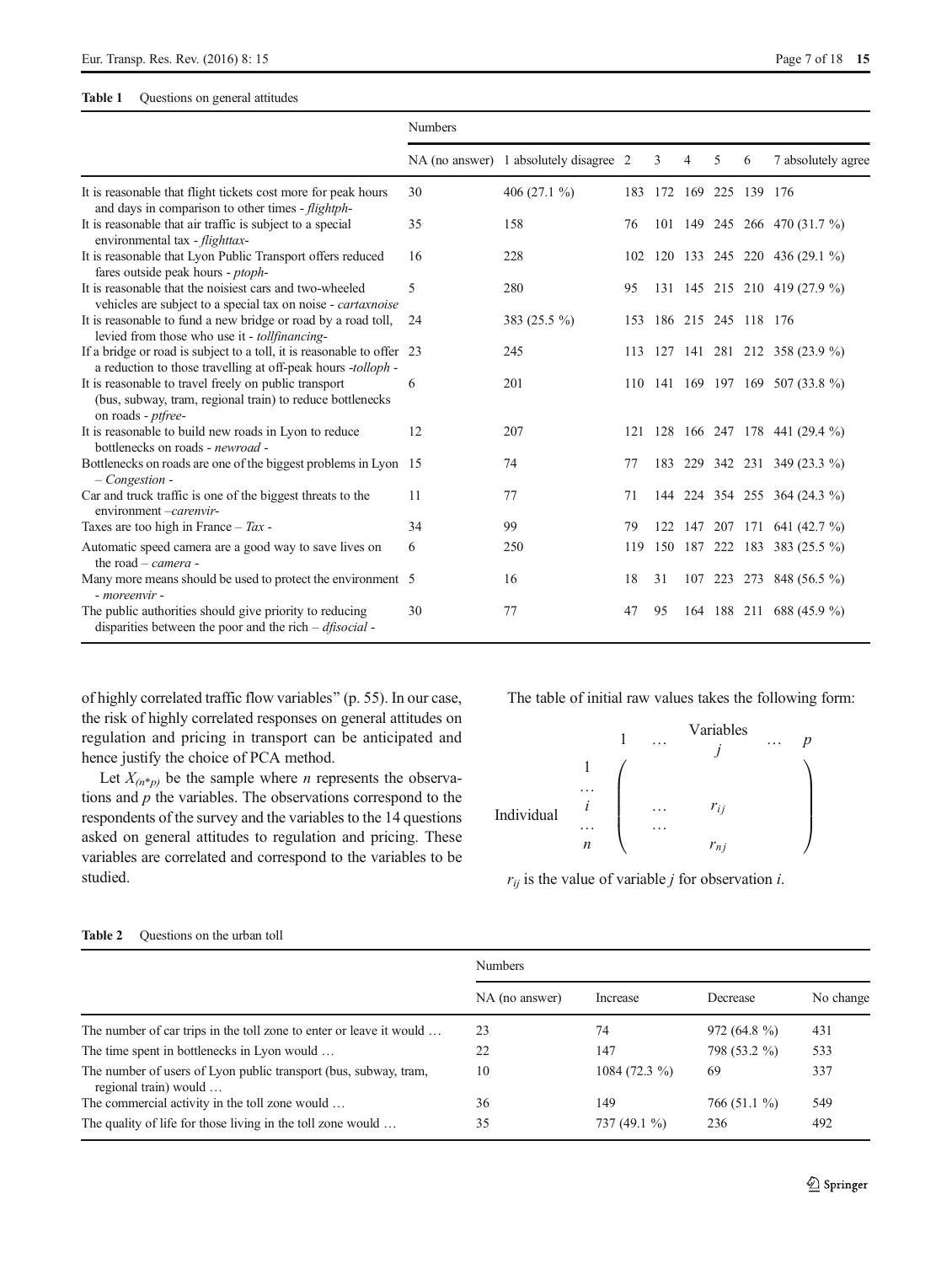# <span id="page-7-0"></span>Table 3 Questions on the urban toll scenario

|                                                                                                                                  | <b>Numbers</b>    |                                 |                                    |                 |  |  |
|----------------------------------------------------------------------------------------------------------------------------------|-------------------|---------------------------------|------------------------------------|-----------------|--|--|
|                                                                                                                                  | NA<br>(no answer) | Modified in favor<br>of refusal | Modified in favor<br>of acceptance | No change       |  |  |
| If the receipts of the toll were assigned to improving Lyon public transport                                                     | 17                | 48                              | 399                                | $1036(69.1\%)$  |  |  |
| If the receipts of the toll were assigned to improving roads in Lyon                                                             | 15                | 105                             | 231                                | 1149 $(76.6\%$  |  |  |
| If the technical system of the toll ensured the anonymity of the users                                                           | 41                | 31                              | 94                                 | 1334 (88.9 %)   |  |  |
| If people with low incomes were given a reduction of the toll price                                                              | 20                | 76                              | 344                                | 1060 $(70.7\%)$ |  |  |
| If a preferential rate were given to the residents of the toll zone of<br>15 Euro/month (instead of 50 Euro/month)               | 18                | 72                              | 344                                | $1066(71.1\%)$  |  |  |
| If the toll p.m. only operated from Monday to Friday from 7 a.m.<br>to 8 p.m. for the same price                                 | 16                | 76                              | 192                                | 1216(81.1%)     |  |  |
| If only those who entered the toll zone paid and not those travelling<br>inside it (i.e. free for those living in the toll zone) | 22                | 95                              | 396                                | $987(65.8\%)$   |  |  |

The objective of the PCA is to find the projected space noted S where the variables are not correlated. This space  $S_{(n^*p)}$  is a linear combination of  $X_{(n^*p)}$ . Let P be the matrix of the projections  $P_{(n^*n)}$ , thus we can write:  $S = P^*X$ 

Table 4 Socio-demographic characteristics of the sample

| General variables     | Detailed variables     | Coding for ordered<br>logit estimation | <b>Numbers</b> | Percentage |
|-----------------------|------------------------|----------------------------------------|----------------|------------|
| Residential location  | Inside the toll zone   | $\mathbf{1}$                           | 748            | 49.87      |
|                       | Outside the toll zone  | $\overline{2}$                         | 752            | 50.13      |
| Gender                | Female                 | $\mathbf{1}$                           | 851            | 56.73      |
|                       | Male                   | $\overline{c}$                         | 649            | 43.27      |
| Age                   | 18-39 years-old        | $\mathbf{1}$                           | 682            | 45.47      |
|                       | 40-59 years-old        | $\overline{2}$                         | 569            | 37.93      |
|                       | $60$ years-old +       | 3                                      | 249            | 16.60      |
| Professional Category | Active                 | $\mathbf{1}$                           | 959            | 63.93      |
|                       | Inactive               | 2                                      | 541            | 36.07      |
| Number of people in   | One person             | 1                                      | 381            | 25.4       |
| household             | Two to three people    | $\overline{2}$                         | 750            | 50.0       |
|                       | Four or more people    | 3                                      | 369            | 24.6       |
| Car use               | Rarely or never        | 1                                      | 359            | 23.93      |
|                       | At least twice a month | $\overline{2}$                         | 126            | 8.40       |
|                       | At least twice a week  | 3                                      | 356            | 23.73      |
|                       | Every day              | $\overline{4}$                         | 659            | 43.93      |
| Type of degree        | Other                  | Withdrawn from the<br>base afterwards  | 160            | 10.67      |
|                       | None                   | 1                                      | 89             | 5.93       |
|                       | Certificate            | $\overline{2}$                         | 252            | 16.80      |
|                       | A-level                | 3                                      | 265            | 17.67      |
|                       | Degree                 | $\overline{4}$                         | 378            | 25.20      |
|                       | Master, PhD, etc.      | 5                                      | 356            | 23.73      |
| Income                | Less than 1 500 Euro   | $\mathbf{1}$                           | 531            | 35.40      |
|                       | 1 500 to 2 500 Euro    | $\overline{2}$                         | 497            | 33.13      |
|                       | 2 500 to 3 500 Euro    | 3                                      | 162            | 10.80      |
|                       | 3 500 to 4 500 Euro    | $\overline{4}$                         | 51             | 3.40       |
|                       | More than 4 500 Euro   | 5                                      | 40             | 2.67       |
|                       | NA (no answer)         | Withdrawn from the<br>base afterwards  | 219            | 14.60      |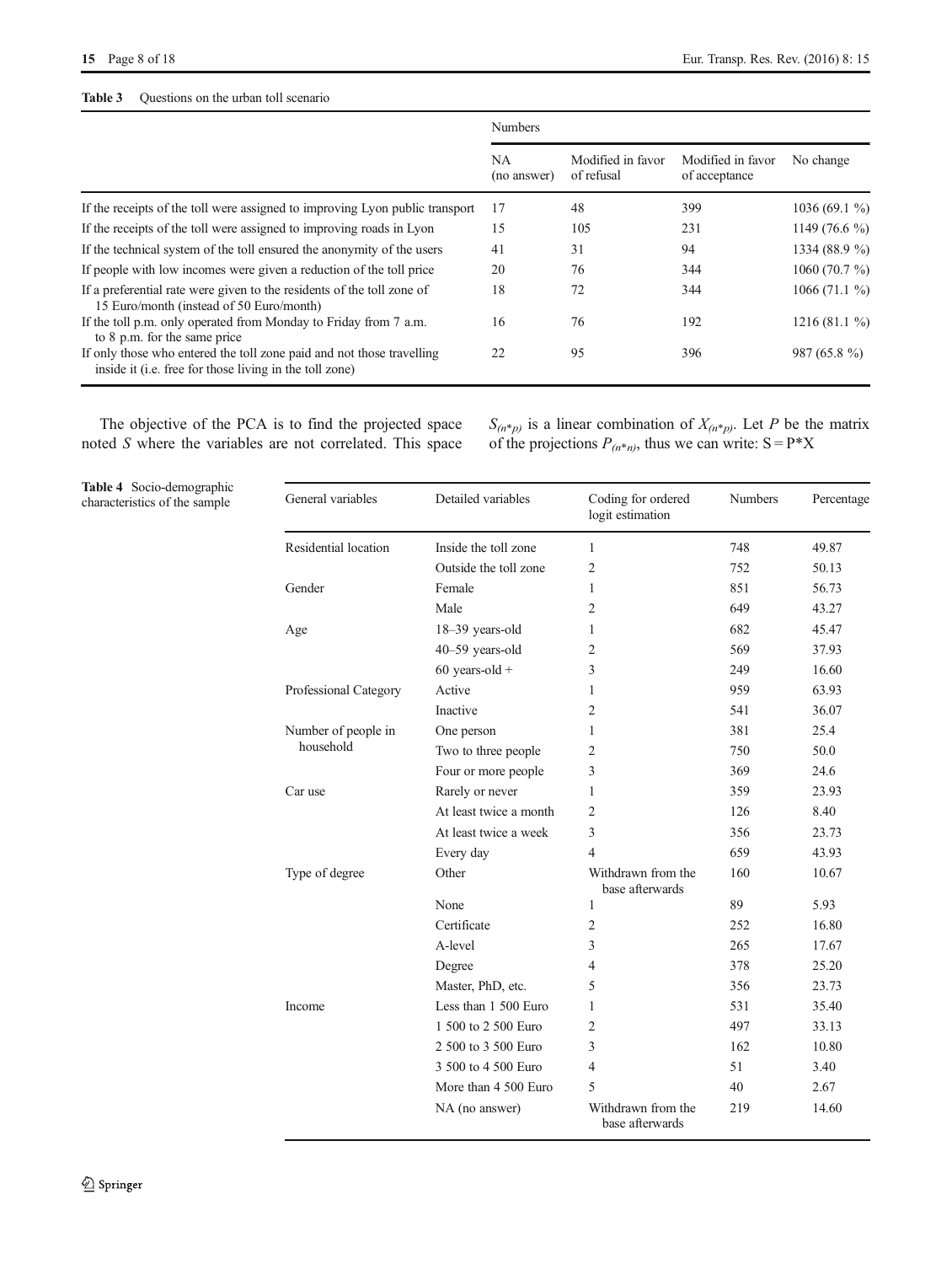<span id="page-8-0"></span>The first line of the projection matrix represents a new axis that we denote *axis 1* (see next Fig. [1\)](#page-9-0), in the uncorrelated set. The value resulting from this first line permits creating a new variable. Its variance is the maximum among all the possible choices (i.e. first principal component). In other words, the PCA maximizes the variance of the variables measured, explained by the factors. The second line of the projection matrix has the same properties but without the first Principal Component<sup>5</sup> (see *axis 2*). Lastly, we note that the relative positions are interpreted in terms of correlations on the factorial plane of the variables.

## 3.2.2 The ordered logit estimation

We complete our analysis with an econometric method to test in greater depth the link between the general attitudes to pricing and a vote in favor of urban tolls. To achieve this we use ordered logit estimation. The results of the survey can be considered as ordinals insofar as they can be values from 1 (absolutely disagree) to 7 (absolutely agree). Consequently, an ordered logit model can be used [[41\]](#page-16-0) and provides results on respondents intention. The question on the referendum is the variable to be explained, denoted R. The explanatory variables correspond to the set of 14 questions on general attitudes, denoted Y.

Thus we have:  $R = f(Y)$ 

If  $Y$  is the response factor with  $K$  levels, then the model is written as follows:

$$
P(Y \le k | x) = \Phi(\theta_j - \beta' x)
$$

with  $\Phi$  being the normal cumulative function,  $\theta_0 = -\infty < \theta_1$  $\langle \cdots \langle \theta_K = \infty \rangle$  are the thresholds, x is the vector of the explanatory variables and  $\beta$  is the vector of the unknown parameters. Furthermore, to facilitate analyzing the estimation results, we reduced the number of items from 7 to 3 for the questions on attitudes.<sup>6</sup> In addition, we withdrew from the base all the "NA" and "other" answers which could not be ordered. Finally, the sample remained satisfactory with a size of  $N =$ 867. This estimation was performed with different packages of the R freeware. Since the coding of the responses varies from 1 (disagree) to 3 (agree), a positive value for a variable coefficient indicates a tendency to consider the respondent agree with the proposal.

To obtain a better estimation, we also used control variables. These variables were chosen because they are significant at the end of the OLS estimation. We therefore estimate

that a model comprising the 14 questions to which we added age, level of education and car use frequency.

# 4 Results and discussion

First we present overview results, then results of the correlations between the different responses, and the projection of the question on voting in a referendum on urban tolls. We then describe this link with ordered logit estimation and, finally, we discuss the results.

# 4.1 Overview

Preliminary results show results on general attitudes on pricing and urban toll with frequency distribution tables and standard OLS estimation using only socio-economic variables (income, car use, age, places of residence) as explanatory factors to start empirical analysis of the referendum question.

## 4.1.1 Contradictory attitudes?

Results on general attitudes to the principle of regulation, taxation and pricing for transport are presented in Table [1.](#page-6-0)

Without surprise, the level of agreement is massive and the highest for general question on using more means to protect the environment, on reducing disparities between the poor and the rich and on the high level of tax in France. While certain types of measures are currently used, like flight tickets more costly for peak hours and days in comparison to other times or road toll for financing new bridge or road, respondents are against in majority. Even if some resist, the majority of the respondents consider automatic speed camera are a good way to save lives, taxes on both the noisiest cars and two-wheeled vehicles and on air traffic are necessary, and that car and truck traffic is one of the biggest threats to the environment. They also consider they need to travel freely on public transport (bus, subway, tram, regional train) or with reduced tickets during off-peak periods. However, in the same time, the majority stays in favor of building new roads in Lyon.

# 4.1.2 Attitudes on the urban toll: an efficient measure for reducing car traffic

The next part of the questionnaire is focused on urban toll implementation. With the objective of reducing car traffic, we test a cordon charging of 3 Euro a day to enter and circulate within the city center. Results show respondent massively consider this measure would reduce car traffic, improve quality of life for those living in the toll zone and the time spent in bottlenecks in Lyon. In the same time, they anticipate the increase of the number of users of Lyon public transport (bus, subway, tram, regional train). However, they also point

 $\frac{5}{5}$  For a more complete presentation, see Yildirimoglu and Geroliminis ([66], p.49-50).

 $<sup>6</sup>$  From absolutely disagree to rather disagree recoded as 1 = disagree;</sup> neither agree nor disagree coded as 2, from quite agree to absolutely agree recoded as  $3 =$  agree.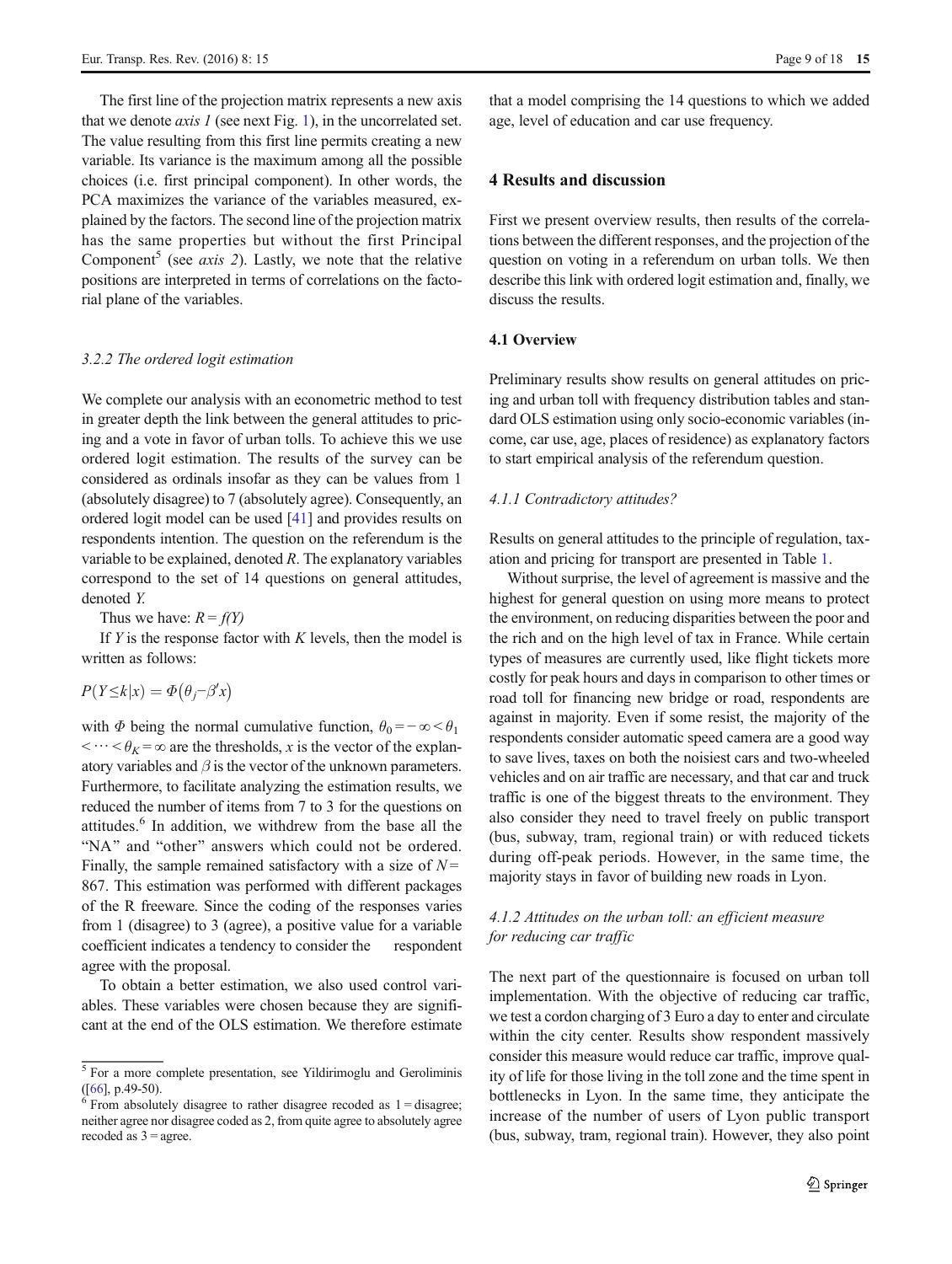<span id="page-9-0"></span>Fig. 1 Circle of correlations for questions on general attitudes



out a negative effect of the cordon on the commercial activity in the toll zone (see Table [2](#page-6-0)).

If the cordon charging was introduced, then we proposed some possible changes: assignment of the revenues of the toll were assigned to improving Lyon public transport or roads in Lyon, the insurance of the anonymity of the users with the toll technical system of the toll, reductions of the toll price for people with low incomes, residents, and a toll only operated from Monday to Friday from 7 a.m. to 8 p.m. The respondents have to pronounce on how these changes could affect their

2 Springer

attitudes. Responses to this part of the questionnaire are more surprising as the lack of change is the major response (see Table [3](#page-7-0)).

# 4.1.3 Vote on urban tolls: a strong rejection

It was no surprise that our work first shows that the rejection of a referendum on the introduction of a toll is strong (67.5 %). We can moderate this result by the overestimate quota taken for the zone of residence and the transport mode. To examine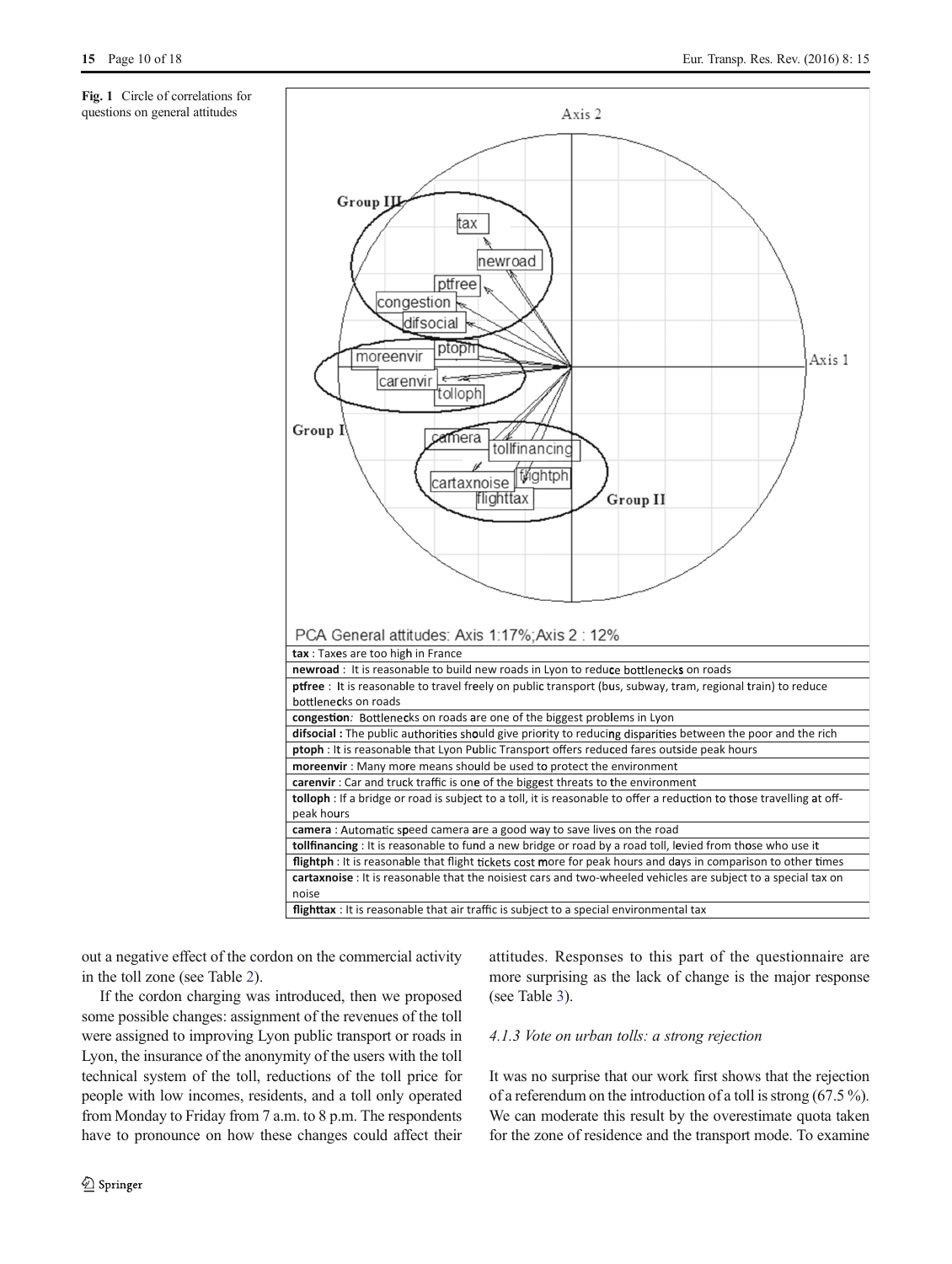this result more closely, and in relation to the literature, we present first cross tabulations between responses to the question on the referendum and the criteria relating to residence and job-study locality as well as to car-use frequency in the zone (Table 5). The works of Armelius and Hultkrantz [\[3\]](#page-16-0) show these two variables have a significant effect on the results of the vote. Rather unexpectedly, they also show that there is no significant difference in voting according to whether one lives in or outside the toll zone. Furthermore, the differences start becoming more marked when car drivers work inside the toll zone. But this more marked difference can be found as much in favor of a negative vote as that of a positive one. Lastly, unsurprisingly, it appears that the staunchest opponents of the toll are those who enter the toll zone daily.

To investigate more in-depth the relations shown in Table 5, we use now a standard OLS estimation between referendum and socio-economics variables.

# 4.1.4 A vote linked to age, car user frequency and degree

By treating the regression function coefficients as elasticity coefficients, we estimated a relationship between response to referendum and the explanatory socio-economics variables (residential location, gender, age, job location, income, degree, car use frequency, professional category, size of the household) (see Table [6\)](#page-11-0). To estimate the model's unknown parameters, we use the Ordinary Least Square (OLS) method.

Following the standard literature [[21](#page-16-0), [38\]](#page-16-0), the model estimated with the OLS method must be satisfied following constraints: the variance of the error is constant (i.e. homoscedasticity or convergence); the error is independent from the explanatory variables (i.e. no multicollinearity), the errors are not correlated (i.e. independent).

The model we estimate is robust in view of the two last constraints. The model is without problem of multicollinearity (F-statistic: 7.93 on 9 and 1490 DF, p-value: 1.612e-11, with value of Fisher test ( $F$ -statistic) higher than 3.37 we can reject the null hypothesis, saying coefficients are different) and with independent errors terms (see values of *t*-student test).

However, the estimated model is subject to heteroskedasticity problem (BP = 20.775, df = 9, p-value = 0.01369, p-value of studentized Breusch-Pagan test (BP) is smaller than 0.05 - for  $\alpha = 5$  %). To deal with, we add a tHC test (Student  $t$  heteroskedasticity-consistent test) [[21](#page-16-0), [38](#page-16-0)]. tHC results are significant, the model can be retained. However, while the model satisfies estimator properties, the low level of  $R^2$  underlines its weak quality of fit meaning in particular the lack of some explanatory variables. We must remember first that the general objective of the survey is focused on general attitudes on urban pricing and second that OLS estimation is a preliminary step for studying political attitudes.

Results for OLS estimation show response to referendum question significantly and positively correlated to three of socio-economics variables: age, car use frequency and degree level (student test more than 1.96). We use specific overestimate quotas for the zone of residence (50 % lived inside the tolled area against 41 % for the observed population) and the transport mode (2/3 were car users against 47.4 % for the observed population) to take into account a potential rejection effect linked to these variables. However our results do not confirm the effect of residence location, only car users appears

| <b>Table 5</b> Votes, locations, car-<br>users |                                                      | Completely<br>against | Rather<br>against | Rather<br>for  | Completely<br>for | <b>NA</b>        | Total<br>$(\%)$ |  |  |
|------------------------------------------------|------------------------------------------------------|-----------------------|-------------------|----------------|-------------------|------------------|-----------------|--|--|
|                                                | Location of residence and referendum vote $(\%)$     |                       |                   |                |                   |                  |                 |  |  |
|                                                | Inside the toll zone                                 | 22                    | 13                | 11             | 5                 |                  | 52              |  |  |
|                                                | Outside the toll zone                                | 20                    | 13                | 11             | 4                 | $\theta$         | 48              |  |  |
|                                                | Total $(\%)$                                         | 42                    | 26                | 22             | 9                 |                  | 100             |  |  |
|                                                | Location of job-study and referendum vote $(\%)$     |                       |                   |                |                   |                  |                 |  |  |
|                                                | Inside the toll zone                                 | 17                    | 9                 | 9              | 4                 | $\overline{0}$   | 39              |  |  |
|                                                | Outside the toll zone                                | 14                    | 9                 | 7              | 2                 | $\mathbf{0}$     | 32              |  |  |
|                                                | Inactive                                             | 11                    | 8                 | 6              | 3                 |                  | 29              |  |  |
|                                                | Total $(\%)$                                         | 42                    | 26                | 22             | 9                 | 1                | 100             |  |  |
|                                                | Fréquence utilisation voiture et vote référendum (%) |                       |                   |                |                   |                  |                 |  |  |
|                                                | Daily                                                | 15                    | 5                 | 5              | $\mathfrak{2}$    | $\boldsymbol{0}$ | 27              |  |  |
|                                                | At least twice a week                                | 9                     | 5                 | 4              |                   | $\theta$         | 19              |  |  |
|                                                | At least twice a month                               | 5                     | 4                 | 4              |                   | $\overline{0}$   | 14              |  |  |
|                                                | Rarely or never                                      | 6                     | 6                 | 4              | 2                 | $\overline{0}$   | 18              |  |  |
|                                                | Other                                                | 7                     | 6                 | 5              | 3                 |                  | 22              |  |  |
|                                                | Total $(\%)$                                         | 42                    | 26                | $\overline{2}$ | 9                 |                  | 100             |  |  |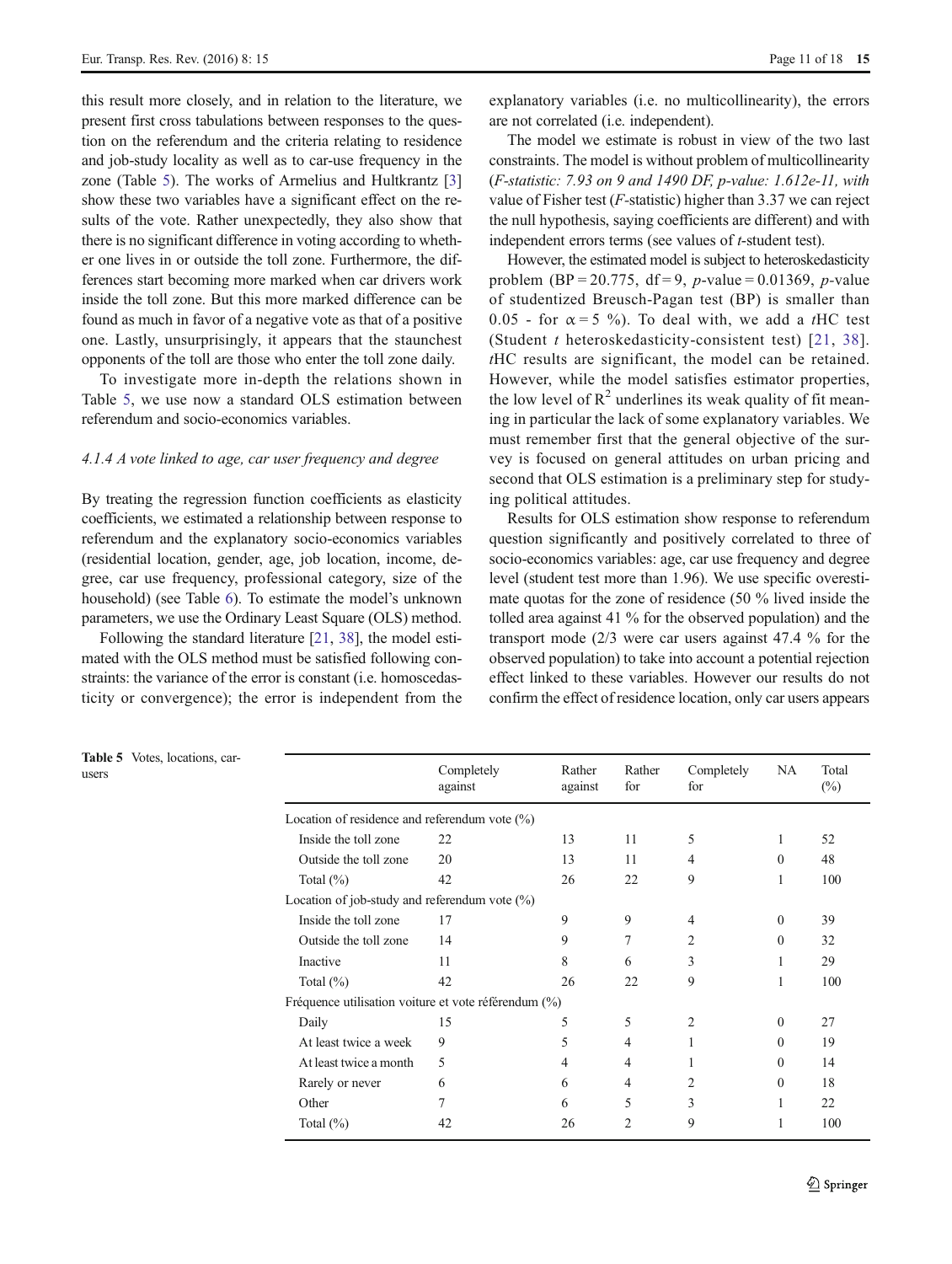<span id="page-11-0"></span>Table 6 OLS estimation and<br>results for tHC

| Residential location                                          | 0.097876             | 0.058569                          | 1.671                  | $0.0949$ .       |                                          |  |  |  |
|---------------------------------------------------------------|----------------------|-----------------------------------|------------------------|------------------|------------------------------------------|--|--|--|
| gender                                                        | 0.046948             | 0.054929                          | 0.855                  | 0.3929           |                                          |  |  |  |
| age                                                           | 0.102725             | 0.042791                          | 2.401                  | $0.0165*$        |                                          |  |  |  |
| profcategory                                                  | 0.012810             | 0.018786                          | 0.682                  | 0.4954           |                                          |  |  |  |
| householdsize                                                 | $-0.038836$          | 0.040086                          | $-0.969$               | 0.3328           |                                          |  |  |  |
| car use                                                       | 0.143701             | 0.024187                          | 5.941                  | $3.52e-09$ ***   |                                          |  |  |  |
| job location                                                  | 0.012235             | 0.046840                          | 0.261                  | 0.7940           |                                          |  |  |  |
| degree                                                        | 0.088201             | 0.020511                          | 4.300                  | $1.82e-05$ ***   |                                          |  |  |  |
| income                                                        | 0.003639             | 0.016697                          | 0.218                  | 0.8275           |                                          |  |  |  |
| Signif. codes: 0 ***' 0.001 **' 0.01 *' 0.05 '.' 0.1 " 1      |                      |                                   |                        |                  |                                          |  |  |  |
| Residual standard error: 1.044 on 1490 degrees of freedom     |                      |                                   |                        |                  |                                          |  |  |  |
| Multiple R-squared: 0.04571, Adjusted R-squared: 0.03994      |                      |                                   |                        |                  |                                          |  |  |  |
| <i>F-statistic:</i> 7.93 on 9 and 1490 DF, p-value: 1.612e-11 |                      |                                   |                        |                  |                                          |  |  |  |
| Results for tHC test                                          |                      |                                   |                        |                  |                                          |  |  |  |
| (Intercept)                                                   | residential location | gender                            | age                    | profeategory     | householdsize                            |  |  |  |
| 4.5253274                                                     | 1.6424001            | 0.8485635                         | 2.3782631              | 0.6851496        | $-0.9418642$                             |  |  |  |
| car use                                                       | job location         | degree                            | income                 |                  |                                          |  |  |  |
| 5.6492772                                                     | 0.2650504            | 4.0779579                         | 0.2093391              |                  |                                          |  |  |  |
|                                                               | (Intercept)          | Estimate coefficients<br>0.990009 | Std. error<br>0.216205 | t value<br>4.579 | $Pr(>\vert t \vert)$<br>$5.06e - 06$ *** |  |  |  |

significant. Furthermore, our results are more in line with literature in view of the impact of degree on the respondents' answers.

# 4.2 Three groups of responses

The resulting chart of the plane of variables is given by the circle of correlations (Fig. [1](#page-9-0) and PCA detailed results are given in Appendix [2\)](#page-15-0). The first line of the projection matrix represents the axis 1 and the axis 2 represents is the projection without the first principal component. The overall result is not very satisfactory since the variance explained by the first two components makes up only 29 % of the total.<sup>7</sup> The analysis of the correlation results shows that the images are not all very close to the circle, indicating that certain points were not perfectly represented by the plane.

Nonetheless, certain interesting results of the PCA can be emphasized, notably by identifying the groups of variables in opposition to each other. It is first possible to gather the different variables into three groups. The first group, denoted group I, is strongly negatively correlated with axis 1 (Fig. [1](#page-9-0)). This axis is interpreted, on the negative side, as representing pro-environmental values and compensatory type price incentives (make people pay less during off-peak hours). This group appears very consistent with what we found in the literature. Eliasson and Jonsson [\[12\]](#page-16-0) show a green self-image was one of the most influential determinants of attitudes towards congestion pricing in Stockholm. Jaensirisak et al. [\[28\]](#page-16-0) find that an ability to achieve substantial environmental improvements is more important for acceptability than the scheme's perceived ability to deliver concerning congestion relief. Axis 2 comprises two groups in clear opposition with each other: group II and group III (Fig. [1\)](#page-9-0). This factorial axis is negatively correlated with group II and positively correlated with *group III*. This axis opposes the positive side with attitudes against taxes, worries about congestion and social equity, in favor of improving roads and free public transport, versus the negative side with attitudes in favor of strong regulations (speed camera), financing roads through tolls and the taxation of environmental

 $<sup>7</sup>$  As we explain, our objective is to extract a limited number of factors to identify new variables while simultaneously discarding as little of the</sup> information in the original variables as possible. In the following Table of Eigen values, we can see that the third and the fourth components are both around 9–10 %. Consequently, it is difficult to separate these two components and means we need to take into account fourth axis. We consider that 4 components are not in line with our objective to extract a limited number of factors.

Table of Eigen values (in percentage)

|  |  |  |  | C1* C2 C3 C4 C5 C6 C7 C8 C9 C10 C11 C12 C13 C14                         |  |  |  |
|--|--|--|--|-------------------------------------------------------------------------|--|--|--|
|  |  |  |  | 17.21 11.85 9.97 9.03 6.75 6.33 5.62 5.42 5.05 4.92 4.84 4.61 4.37 4.03 |  |  |  |

\*C1 : Component 1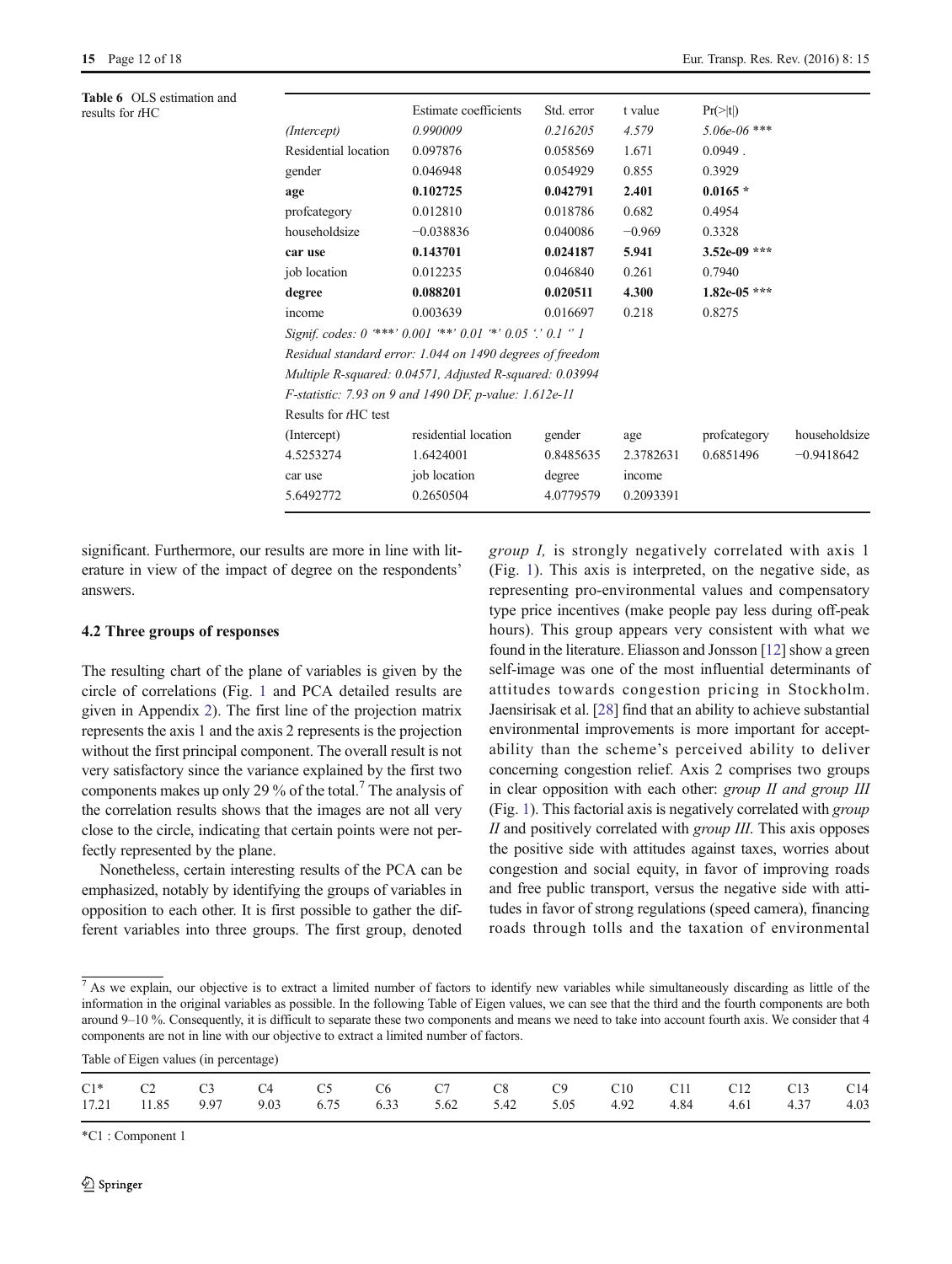externalities and congestion. The diversity of the composition of these groups makes the analysis less immediate while the ordered logit estimation allows refining their analysis

The analysis of the results of the circle of correlations also shows that all the variables are located on the same side, i.e. on the left hand side, meaning that the respondents more or less agree with the proposals made. How did we obtain such an unexpected result? The main explanation lies in the formulation of the questions. Indeed, eight of the fourteen questions were formulated as follows: "It is reasonable that ..." and four other questions were assertions (for example, "taxes are too high..."). For the two remaining questions, although more conditional, their general and almost "obvious" nature (for example "Far more resources should be used to protect the environment^) encouraged favorable responses, thus situated more on the left of the graph.

However, it was surprising to find on the left side two assertions with which the respondents did not agree, that is to say "toll financing" ("It is reasonable to finance a new bridge or road by a road toll collected from those that use it") and "flightph" ("It is reasonable that plane tickets cost more during peak hours or days than at other times"). Indeed, as already explained, with three other questions ("camera", "car tax noise" and "flight tax"), they composed a group characterized by the maximal disagreement with transport pricing.

We shall now focus on the projection of the question of voting on the toll and on general attitudes to question of pricing.

Figure 2 represents the average of projections of individuals. The axis 1 represents the pro-environmental value and the pricing compensations. The projections of individuals are located next to the variables for which they have values above the average and opposite variables for which they have values lower than the average. This axis 2 represents preference for regulation. First there is a difference according to respondents' votes (Fig. 2). A monotonous relationship can be seen from for to against, from left to right of the factorial plane and also from the bottom upwards. This positioning of responses on

the referendum is consistent with the "map" of attitudes expressed by the factorial plane. Those who voted "absolutely for" or "rather for" are located towards the left, in the direction of pro-environmental values and fare compensations, and towards the bottom, in the direction of strong regulations. On the side of the opponents, only those who voted "absolutely against" can be distinguished clearly, in opposition to the direction of pro-environmental values and that of strong regulations. Jaensirisak et al. [[29\]](#page-16-0) and de Groot and Steg (2006) showed this positive effect of taking environmental questions into account on acceptance of a toll. This is also the case of the more recent works of Rotaris et al. [[51](#page-17-0)] on the case of the urban toll of Milan.

# 4.3 Can the results of a referendum on urban tolls be predicted?

We use now an ordered logit estimation to perform a more indepth test of this relation between attitudes to pricing and to voting on the issue of urban tolls. The results of the ordered logit estimation relating to the question on the referendum are presented in Table [7](#page-13-0). The referendum question is variable to be explained. As we explain at the end of section [3](#page-4-0), 14 variables on general attitudes tested with PCA and significant socio-demographic variables are the explanatory variables coming from OLS estimation. For estimating the ordered probit model [[34,](#page-16-0) [64\]](#page-17-0), we use "Mass Package "of the software R [[47](#page-17-0)].

Nine attitude variables have significant influence on the response to the referendum (cf. Student  $t$  test in Table [7\)](#page-13-0). Those who are in favor of an environmental tax on air transport, a tax on road transport noise and peak hour tolls to finance roads, and who support environmental values and are in favor of speed camera to save lives, tend to vote rather "for" or "absolutely for" a referendum on the toll. As already mentioned, this result highlights the role of environmental concerns, consistent with the literature. The less negative



Fig. 2 Projections for the "referendum" variable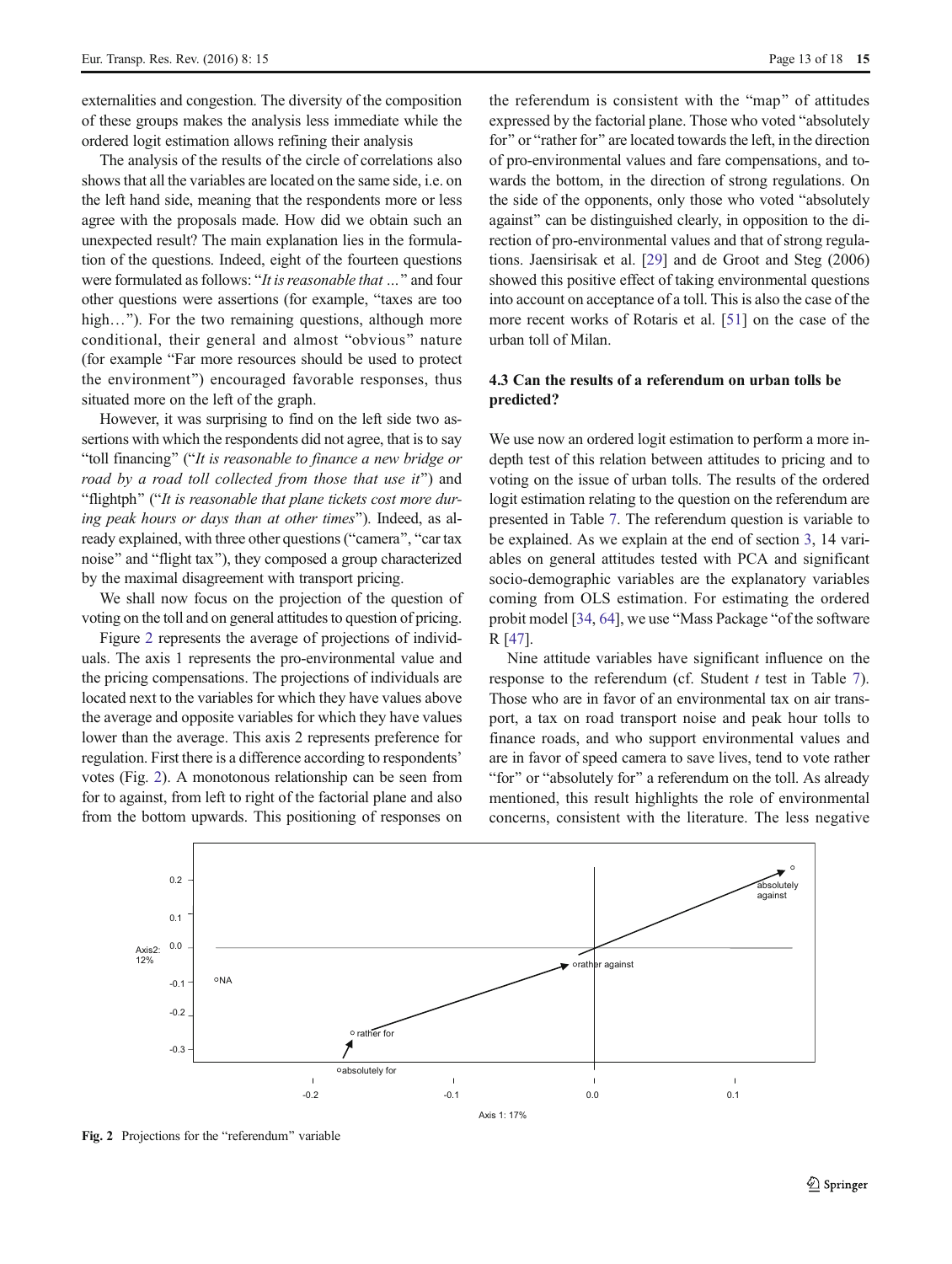<span id="page-13-0"></span>Table 7 Ordered logit estimation on the referendum

| Coefficients                              | Value      | Std. error | t value    |
|-------------------------------------------|------------|------------|------------|
| flightph <sub>2</sub>                     | 0.24348    | 0.2293     | 1.06161    |
| flightph3                                 | 0.26865    | 0.1594     | 1.68516    |
| flighttax2                                | .02382     | 0.2797     | 0.08518    |
| flighttax3                                | 0.58317    | 0.1928     | 3.02430    |
| ptoph2                                    | $-0.28323$ | 0.2822     | $-1.00373$ |
| ptoph3                                    | 0.07166    | 0.1711     | 0.41871    |
| cartaxnoise2                              | 0.64174    | 0.2654     | 2.41828    |
| cartaxnoise3                              | 0.78232    | 0.1649     | 4.74385    |
| tollfinancing2                            | 0.50294    | 0.2040     | 2.46551    |
| tollfinancing3                            | 0.72583    | 0.1612     | 4.50365    |
| tolloph2                                  | 0.81963    | 0.2697     | 3.03914    |
| tolloph <sub>3</sub>                      | 0.25054    | 0.1717     | 1.45884    |
| ptfree2                                   | $-0.08996$ | 0.2423     | $-0.37126$ |
| ptfree3                                   | $-0.08753$ | 0.1636     | $-0.53494$ |
| newroad2                                  | $-0.34952$ | 0.2441     | $-1.43198$ |
| newroad3                                  | $-0.59539$ | 0.1643     | $-3.62337$ |
| congestion2                               | $-0.01549$ | 0.2329     | $-0.06652$ |
| congestion3                               | 0.15340    | 0.1813     | 0.84613    |
| carenvir2                                 | $-0.24042$ | 0.2568     | $-0.93604$ |
| carenvir3                                 | 0.42778    | 0.2056     | 2.08091    |
| tax2                                      | $-0.44687$ | 0.2780     | $-1.60718$ |
| tax3                                      | $-0.78590$ | 0.1870     | $-4.20200$ |
| camera2                                   | 0.51683    | 0.2343     | 2.20598    |
| camera3                                   | 0.57051    | 0.1641     | 3.47675    |
| moreenvir2                                | $-0.06320$ | 0.4329     | $-0.14599$ |
| moreenvir3                                | 0.26089    | 0.3561     | 0.73259    |
| difsocial2                                | $-0.05644$ | 0.2686     | $-0.21015$ |
| difsocial3                                | $-0.49082$ | 0.2116     | $-2.31906$ |
| Car <sub>2</sub>                          | $-0.21047$ | 0.2218     | $-0.94905$ |
| Car3                                      | 0.05367    | 0.2035     | 0.26378    |
| Car4                                      | 0.15316    | 0.1719     | 0.89091    |
| Degree2                                   | $-0.89302$ | 0.3712     | $-2.40602$ |
| Degree3                                   | $-0.49838$ | 0.3626     | $-1.37445$ |
| Degree4                                   | $-0.45557$ | 0.3500     | $-1.30179$ |
| Degree5                                   | $-0.62054$ | 0.3533     | $-1.75644$ |
| Age2                                      | 0.08990    | 0.1546     | 0.58157    |
| Age3                                      | $-0.12638$ | 0.2003     | $-0.63110$ |
| Intercepts                                | Value      | Std. Error |            |
| 1 2                                       | 0.2801     | 0.5343     |            |
| 2 3                                       | 1.5819     | 0.5374     |            |
| 3 4                                       | 3.4021     | 0.5499     |            |
| Residual Deviance: 1754.026 AIC: 1834.026 |            |            |            |

attitude towards a toll based on reduction pollution objectives indicates a possible path for the introduction of a toll regulated according to the level of emissions of vehicles, in the model of the Ecopass Scheme in Milan [[51\]](#page-17-0). The trend is reversed for those who think that new roads should be built to combat bottlenecks, that taxes are too high in France, or that the

reduction of disparities between the rich and the poor should be a priority. The analysis of those groups is less obvious. Nonetheless, we hypothesize that these responses are examples of the link between voting intention and the quest for personal interest. In our case study, a rational and selfinterested driver would only support congestion pricing if revenue from the system is spent on something valued by him. In the 2005 referendum on congestion pricing in Edinburgh, Gaunt et al. [\[17](#page-16-0)] find that car drivers are significantly more prone to voting « no » than non-car drivers. The correlations are less significant for the five remaining questions.

The results of the ordered logit estimation on the question of the referendum (variable to be explained) are given in Table 7 (see significant explanatory variables in bold text). $8, 9$ 

Lastly, among the socio-demographic variables present in the estimation, only that of having a university degree remains significantly correlated with the question on the referendum which is in line with the results of Jaensirisak et al. [\[29\]](#page-16-0). Less well-educated respondents tend to vote no to the referendum on the toll. This effect of education on the attitudes of individuals is a relatively classical result. Harsman and Quigley [\[24](#page-16-0)] showed that a large fraction of residents with a post-secondary education were more favorable to the referendum. Souche et al. [\[60\]](#page-17-0) highlighted significant differences in attitudes to tolls as a function of the level of degree of the person questioned. For example, especially among diploma holders, the non-working people perceived all the regulatory rules proposed as unfair and were more adamantly against the urban toll.

# 5 Concluding remarks

Despite the many works in the literature on the introduction of new pricing measures such as urban tolls, few focus on their political dimension. We sought to better understand the exante determinants of a vote in favor of a referendum on a possible urban toll. This issue is topical at present in France since the law known as "Grenelle II" (2010) authorizes conurbations with more than 300,000 inhabitants to experiment with urban tolls.

Regarding the question specific to the referendum, we first showed that it would be rejected by electors. We can moderate

<sup>8</sup> Note 1: Coding is as following: flightph2 (neutral) is compared to flightph1 (in disagreement) which serves as item of reference. flightph3 (in agreement) is also compared to flightph1 (in disagreement. A positive value for a variable coefficient indicates a tendency to consider the respondent agree with the proposal (vote "for"). A negative value indicates a tendency to consider the respondent disagree with the proposal (vote "no"). 9 Note 2: polr() is the fitting function for the MASS package. Model fit is

given by AIC (Akaike Information Criterion) which is a measure of the goodness of fir that takes the number of fitted parameters into account; AIC =  $-2$ \*log L + k\*edf With L the Likelihood and edf the equivalent degree of freedom of fit, k the weight of the edf.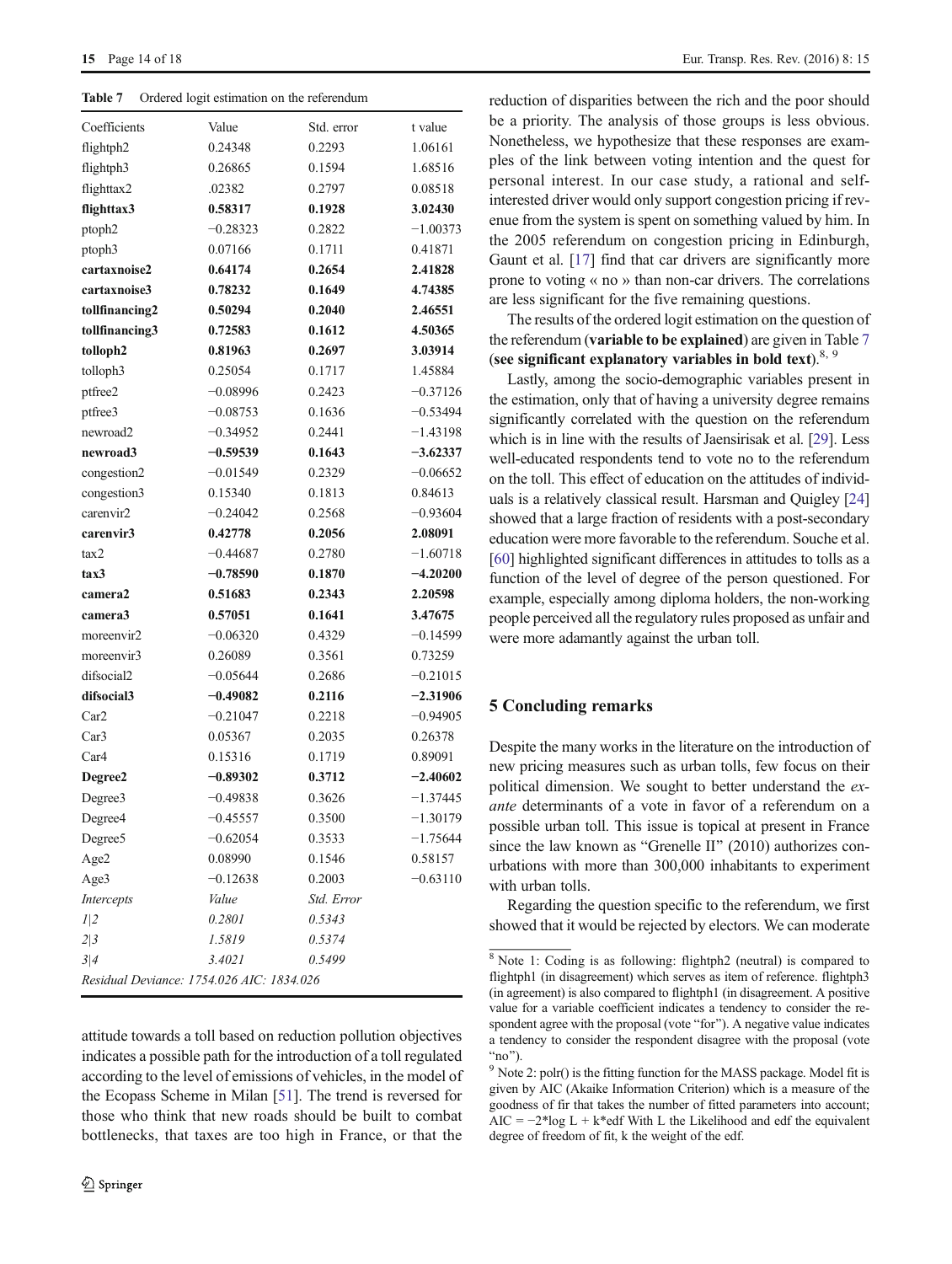this point by the specific quotas we take for two variables, but the unbalance in favor of rejection is validated. This result is in line with that of Jaensirisak et al. [[28](#page-16-0)] and also with what occurred in Stockholm at the end of the trail [\[13](#page-16-0)]. Our results highlight a significant link between the attitudes to control by legislation or by taxes and transport pricing on the one hand, and the attitude to a referendum on urban tolls on the other.

In a first step, even if the number of items is quite small, we apply PCA method to identify common variables between several questions. Then, we use projections for the "referendum" variable which allow to clearly separating the pros and cons an urban toll scheme: those who voted "for" a road pricing scheme are both in favor of pro-environmental values, fare compensations and strong regulation; on the opposite those who voted "against" do not support proenvironmental values, fare compensations, and strong regulation. In a last step, we use ordered logit estimation to test in particular socio-demographic variables influencing voting intention. Results show that only of having a university degree remains significantly correlated with the question on the referendum: less well-educated respondents tend to vote "no" to the referendum on the toll.

# Appendix 1

Moreover, our results confirm that individual self-interest matters a lot in political attitudes (e.g. how much one drives, how many cars one has, what is my value of time), but that other types of motives also matter strongly (e.g. environmental concerns, whether one thinks taxes are too high). As a consequence, a real-life political analysis cannot be limited to classical "economic" variables, even if they matter too obviously. Lastly, our results should be placed in relation with those concerning the more global issue of the acceptability of a new pricing measure through, for example, that of the compensation to be implemented.

Obviously, it is to be hoped that the results obtained by researchers do not end as so many cries of Cassandra, whose predictions went unheard, since the risk of rejection of a possible referendum would be both financially and politically costly for local authorities whose financial resources are now greatly limited.

Acknowledgments This project received funding from Prédit 3 in the framework of Era-net SURPRICE.

Authors would like to thank the two reviewers of European Transport Research Review for their constructive comments.



The toll zone represents a target population was the one living in a radius of 15 km around the center of Lyon (1,234,843 persons).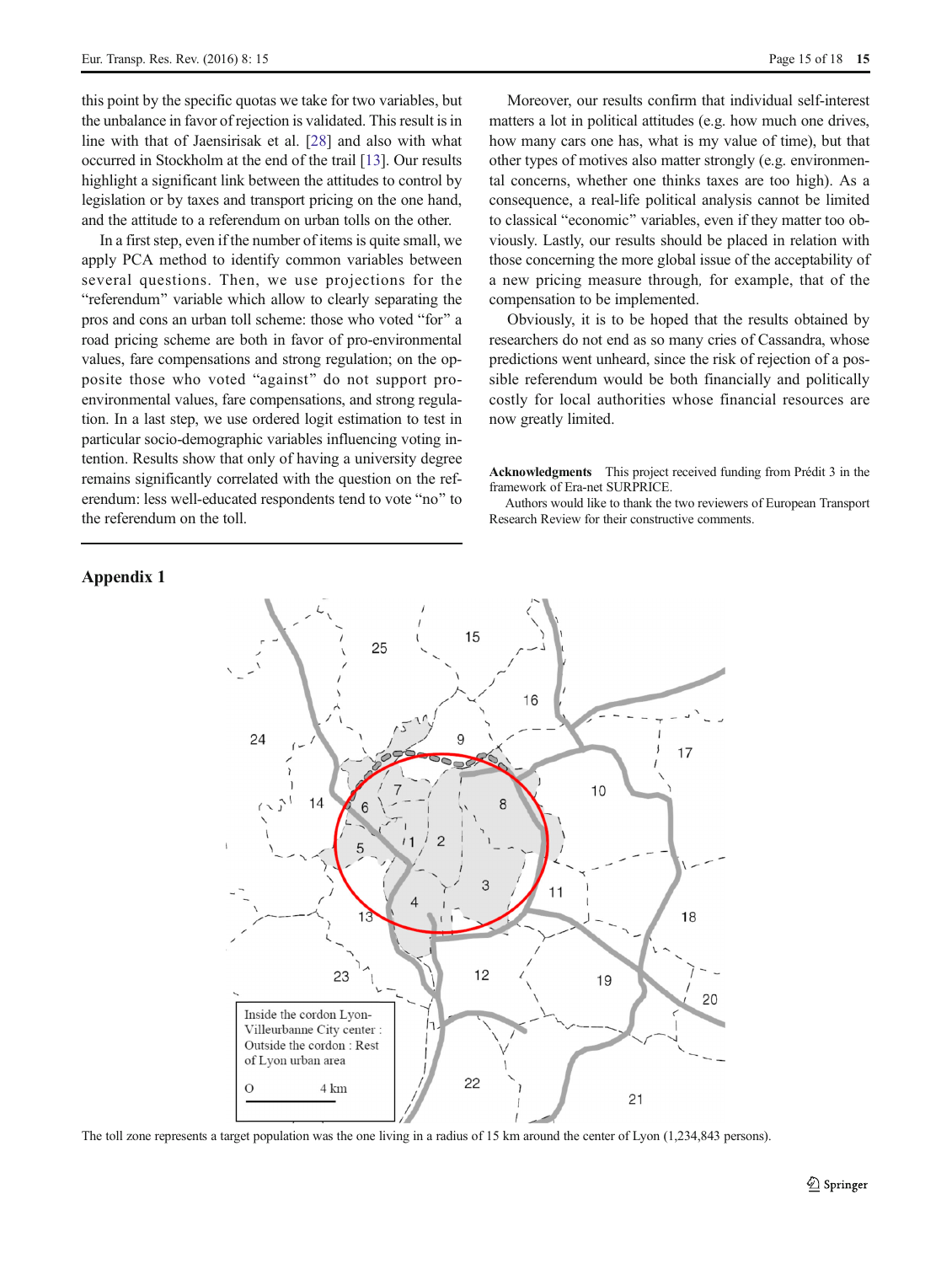# <span id="page-15-0"></span>Appendix 2

Principal component

| Column normed scores            | CS1             | CS <sub>2</sub> | CS3           | CS <sub>4</sub> | CS <sub>5</sub> |
|---------------------------------|-----------------|-----------------|---------------|-----------------|-----------------|
| Percentage of original variance | 17.21           | 11.85           | 9.96          | 9.03            | 6.75            |
| flightph                        | $-0.3243037$    | $-0.93773102$   | $-0.70263420$ | $-0.35888382$   | $-0.02704178$   |
| flighttax                       | $-0.3046202$    | $-0.66828472$   | $-0.54235353$ | $-0.19852254$   | $-0.27314240$   |
| ptoph                           | $-0.4451506$    | 0.06383313      | $-0.47224183$ | 0.57041298      | 0.21060132      |
| cartaxnoise                     | $-0.3463386$    | $-0.43708789$   | 0.07591123    | 0.19224322      | 0.26233656      |
| tollfinancing                   | $-0.1730574$    | $-0.23388032$   | $-0.29579629$ | 0.15775089      | $-0.60288379$   |
| tolloph                         | $-0.2790612$    | $-0.03925360$   | $-0.29366739$ | $-0.32178073$   | 0.17629970      |
| ptfree                          | $-0.1891979$    | 0.20935908      | 0.12073194    | $-0.32389822$   | 0.02254140      |
| newroad                         | $-0.1295326$    | 0.24404690      | $-0.26215386$ | 0.18582865      | $-0.27369263$   |
| congestion                      | $-0.2239202$    | 0.15172279      | $-0.01028211$ | 0.22947814      | 0.17985106      |
| carenvir                        | $-0.2542904$    | $-0.02874725$   | 0.13977748    | 0.18357313      | 0.16053925      |
| tax                             | $-0.1639006$    | 0.29059408      | $-0.07167798$ | 0.13634658      | 0.02004502      |
| camera                          | $-0.1544854$    | $-0.17304447$   | $-0.06581128$ | 0.21712315      | 0.09299406      |
| moreenvir                       | $-0.2066786$    | 0.01962530      | 0.25051098    | 0.01544969      | $-0.09953978$   |
| difsocial                       | $-0.1646900$    | 0.08414749      | 0.18596374    | $-0.12987156$   | $-0.22729593$   |
|                                 | CS <sub>6</sub> | CS7             | CS8           | CS9             | CS10            |
| Percentage of original variance | 6.33            | 5.62            | 5.42          | 5.05            | 4.92            |
| flightph                        | 1.04328370      | 1.21236423      | $-0.17436517$ | 0.33425478      | $-0.99252333$   |
| flighttax                       | 0.54768473      | 0.05673966      | 0.11040773    | 0.04222731      | 0.93163499      |
| ptoph                           | $-0.09017578$   | 0.04160436      | $-0.16412440$ | $-0.18161677$   | 0.43473993      |
| cartaxnoise                     | 0.23646090      | $-0.83406130$   | 0.14822577    | $-0.22725172$   | $-0.12227405$   |
| tollfinancing                   | $-0.05349749$   | $-0.22765166$   | $-0.20969185$ | 0.17833343      | $-0.06712481$   |
| tolloph                         | $-0.30115802$   | $-0.09252558$   | $-0.11899480$ | $-0.09645145$   | 0.04003772      |
| ptfree                          | 0.21607484      | $-0.07857340$   | 0.41018061    | 0.25747287      | $-0.12821021$   |
| newroad                         | 0.13962712      | 0.03942181      | 0.30745197    | $-0.16470476$   | 0.17187116      |
| congestion                      | 0.24767709      | 0.04549915      | $-0.12127779$ | $-0.31920858$   | $-0.16186235$   |
| carenvir                        | $-0.07337946$   | 0.01806359      | $-0.13181854$ | 0.33079669      | $-0.01545578$   |
| tax                             | 0.29897599      | 0.17169990      | 0.35990163    | 0.03410379      | $-0.02125591$   |
| camera                          | $-0.29897599$   | 0.17169990      | 0.35990163    | 0.03410379      | $-0.02125591$   |
| moreenvir                       | $-0.07843391$   | 0.23265041      | $-0.10251417$ | $-0.16259850$   | 0.10599742      |
| difsocial                       | $-0.13857000$   | $-0.04787078$   | $-0.01040128$ | $-0.07815296$   | $-0.25795325$   |
|                                 | CS11            | CS12            | CS13          | CS14            |                 |
| Percentage of original variance | 4.84            | 4.61            | 4.37          | 4.03            |                 |
| flightph                        | 0.628174817     | 0.17799553      | 0.29051671    | 0.065399422     |                 |
| flighttax                       | 0.144535288     | 0.03009386      | $-0.76702543$ | $-0.102559864$  |                 |
| ptoph                           | $-0.26539146$   | $-0.18670620$   | 0.11802665    | 0.879798520     |                 |
| cartaxnoise                     | 0.354019827     | $-0.03933175$   | 0.44781230    | 0.102271650     |                 |
| tollfinancing                   | $-0.369378020$  | $-0.22261507$   | 0.01630622    | $-0.107478917$  |                 |
| tolloph                         | 0.119196719     | 0.18636573      | -0.13563271   | -0.541488233    |                 |
| ptfree                          | $-0.253740516$  | $-0.13258668$   | 0.08812982    | -0.159124173    |                 |
| newroad                         | 0.093872298     | 0.36463215      | 0.08032166    | 0.007831401     |                 |
| congestion                      | $-0.218147542$  | $-0.12045085$   | $-0.26245356$ | $-0.065553746$  |                 |
| carenvir                        | $-0.185219414$  | $-0.39217658$   | 0.01710201    | 0.097057240     |                 |
| tax                             | 0.349074903     | $-0.25098342$   | $-0.03658406$ | $-0.018507649$  |                 |
| camera                          | 0.028662253     | $-0.19458680$   | $-0.10487780$ | 0.044915960     |                 |
| moreenvir                       | $-0.008473403$  | $-0.09368542$   | 0.35211272    | $-0.131469161$  |                 |
| difsocial                       | 0.163860405     | 0.05995749      | $-0.17206137$ | 0.163278361     |                 |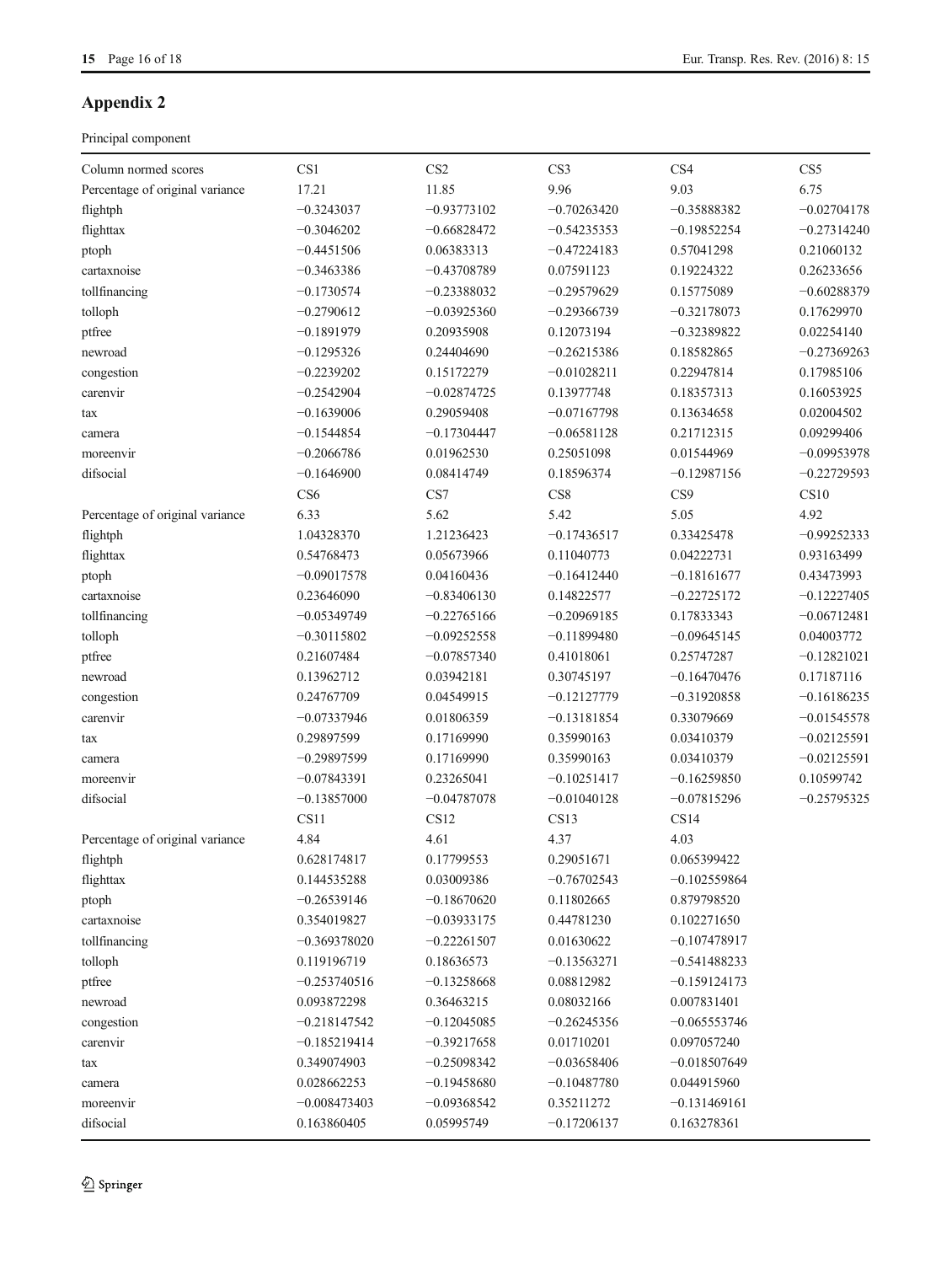<span id="page-16-0"></span>Open Access This article is distributed under the terms of the Creative Commons Attribution 4.0 International License (http:// creativecommons.org/licenses/by/4.0/), which permits unrestricted use, distribution, and reproduction in any medium, provided you give appropriate credit to the original author(s) and the source, provide a link to the Creative Commons license, and indicate if changes were made.

# References

- 1. Ahn K (2009) Road pricing and bus service policies. J Transp Econ Policy 43(1):25–53
- 2. Allen S, Gaunt M, Rye T (2006) An investigation into the reasons for the rejection of congestion charging by the citizens of Edinburgh. Eur Transp 32:95–113
- 3. Armelius H, Hultkrantz L (2006) The politico-economic link between public transport and road pricing: an ex-ante study of the Stockholm road-pricing trial. Transp Policy 13:162–172
- 4. Ajzen I (1991) The theory of planned behaviour. Organ Behav Hum Decis Process 50:179–211
- 5. Bornstein N, Thalmann P (2008) I pay enough taxes already! Applying economic voting models to environmental referendum. Soc Sci Q 89(5):1336–1355
- 6. Chorus C, Annema JA, Mouter N, van Wee B (2011) Modeling politicians' preferences for road pricing policies: a regret-based and utilitarian perspective. Transp Policy 18:856–861
- 7. Cohen Y (1987) Commuter welfare under peak period congestion tolls: who gains and who loses? Int J Transp Econ XIV(3):239–266
- Daganzo CF (1995) A Pareto optimum congestion reduction scheme. Transp Res 29B:139–154
- 9. De Borger B, Proost S (2012) A political economy model of road pricing. J Urban Econ 71:79–92
- 10. Downs A (1957) An economic analysis of democracy. Harper & Row, New York
- 11. Eliasson J (2008) Lessons from the Stockholm congestion trial. Transp Policy 15(6):395–404
- 12. Eliasson J, Jonsson L (2011) The unexpected "yes": explanatory factors behind the positive attitudes to congestion charges in Stockholm. Transp Policy 18(4):636–647
- 13. Eliasson J, Hultkrantz L, Nerhagen L, Smidfelt, Rosqvist L (2009) The Stockholm congestion – charging trail 2006: overview of effects. Transp Res A 43:240–250
- 14. Eliasson J, Mattsson L-G (2006) Equity effects of congestion pricing. Quantitative methodology and a case study for Stockholm. Transp Res A 40(7):602–620
- 15. Emmerink, RH.M., Nijkamp, P., Rietveld, P., 1995, Is congestion pricing a first-best strategy in transport policy? A critical review of arguments. Environment and Planning B 22:581–602
- 16. Karlström A, Franklin J (2009) Behavioral adjustments and equity effects of congestion pricing: analysis of morning commutes during the Stockholm trial. Transp Res A Policy Pract 43(3):283–296
- 17. Gaunt M, Rye T, Allen S (2007) Public acceptability of road user charging: the Case of Edinburgh and the 2005 Referendum. Transp Rev 27(1):85–102
- 18. Golob T, Recker WW (2004) A method for relating type of crash to traffic flow characteristics on urban freeways. Transp Res A 38:53– 80
- 19. Gomez-Ibanez JA, Meyer JR (1993) Going private. The Brooking Institution Washington D.C., 310p
- 20. Goodwin PB (1989) The «Rule of Three»: a possible solution to political problem of competing objectives for road pricing. Traffic Engineering and Control 495–497
- 21. Greene WH (1993) Econometric analysis. Prentice Hall, Second Edition, 791p
- 22. Guiliano G (1992) An assessment of the political acceptability of congestion pricing. Transportation 19(4):335–358
- 23. Hamilton CJ, Eliasson J, Brundell-Freij K, Raux C, Souche S (2014) Determinants of congestion pricing acceptability, CTS Working paper n°2014:11. Centre for Transport Studies, KTH Royal Institute of Technology, 26p
- 24. Harsman B, Quigley JM (2010) Political and public acceptability of congestion pricing: ideology and self-interest. J Policy Anal Manage 29(4):854–874
- 25. Hensher D (2013) Exploring relationship between perceived acceptability and referendum voting support for alternative road pricing schemes. Transportation 40:935–959
- 26. Hensher D, Bliemer MC (2014) What type of road pricing reform might be appeal to politicians? Viewspoints on the challenge in gaining the citizen and public servant vote for staging reform? Transp Res A 61:227–237
- 27. Hensher D, Li Z (2013) Referendum voting in road pricing reform: a review of the evidence. Transp Policy 25:186–197
- 28. Jaensirisak S, May AD, Wardman M (2003) Acceptability of road user charging: the influence of selfish and social perspectives, Chapter 13. In: Schade J, Schlag B (eds) Acceptability of transport pricing strategies, p.203-218
- 29. Jaensirisak M, Wardamn M, May AD (2005) Explaining variations in public acceptability of road pricing schemes. J Transp Econ Policy 39(2):127–153
- 30. Jansson JO (2008) Public transport policy for central-city travel in the light of recent experiences of congestion charging. Res Transp Econ 22:179–187
- 31. Jones P (2003) Acceptability of road users charging: meeting the challenge. In: Schade J, Schlag B (eds) Acceptability of transport pricing strategies. Elsevier, pp. 27-62
- 32. Kallbekken S, Saelen H (2011) Public acceptance for environmental taxes: self-interest, environmental and distributional concerns. Energy Policy 39(5):2966–2973
- 33. King D, Manville M, Shoup D (2007) The political calculus of congestion pricing. Transp Policy 14:111–123
- 34. Kleiber C, Zeileis A (2008) Applied econometrics with R. Springer, 221p
- 35. Kottenhoff K, Freij K (2009) The role of public transport for feasibility and acceptability of congestion charging – the case of Stockholm. Transp Res A 43(3):297–305
- 36. Leape J (2006) The London congestion charge. J Econ Perspect 20(4):157–176
- 37. Lohmann S (2008) Rational choice and political science. In: Durlauf, Blume (eds) The new Palgrave dictionary of economics. Second Edition. Palgrave Macmillan, The New Palgrave Dictionary of Economics Online
- 38. Maddala GS (2008) Introduction to econometrics. Wiley, Third Edition, 636p
- 39. Marcucci E, Marini M, Ticchi D (2005) Road pricing as a citizencandidate game. Eur Transp 31:28–45
- 40. May T, Liu R, Sheperd SP, Sumalee A (2002) The impact of cordon design on the performance of road pricing schemes. Transp Policy 9:209–220
- 41. McCullagh P (1980) Regression models for ordinal data. J R Stat Soc Ser B Methodol 42(2):109–142 (with discussion)
- 42. Mueller D (2003) Public choice III. Cambridge University Press, 768p
- 43. Nagendra SM, Khare M (2003) Principal component analysis of urban traffic characteristics and meteorological data. Transp Res D 8:285–297
- 44. Odeck J, Brathen S (2002) Toll financing in Norway: the success, the failures and perspectives for the future. Transp Policy 9(3):253– 260